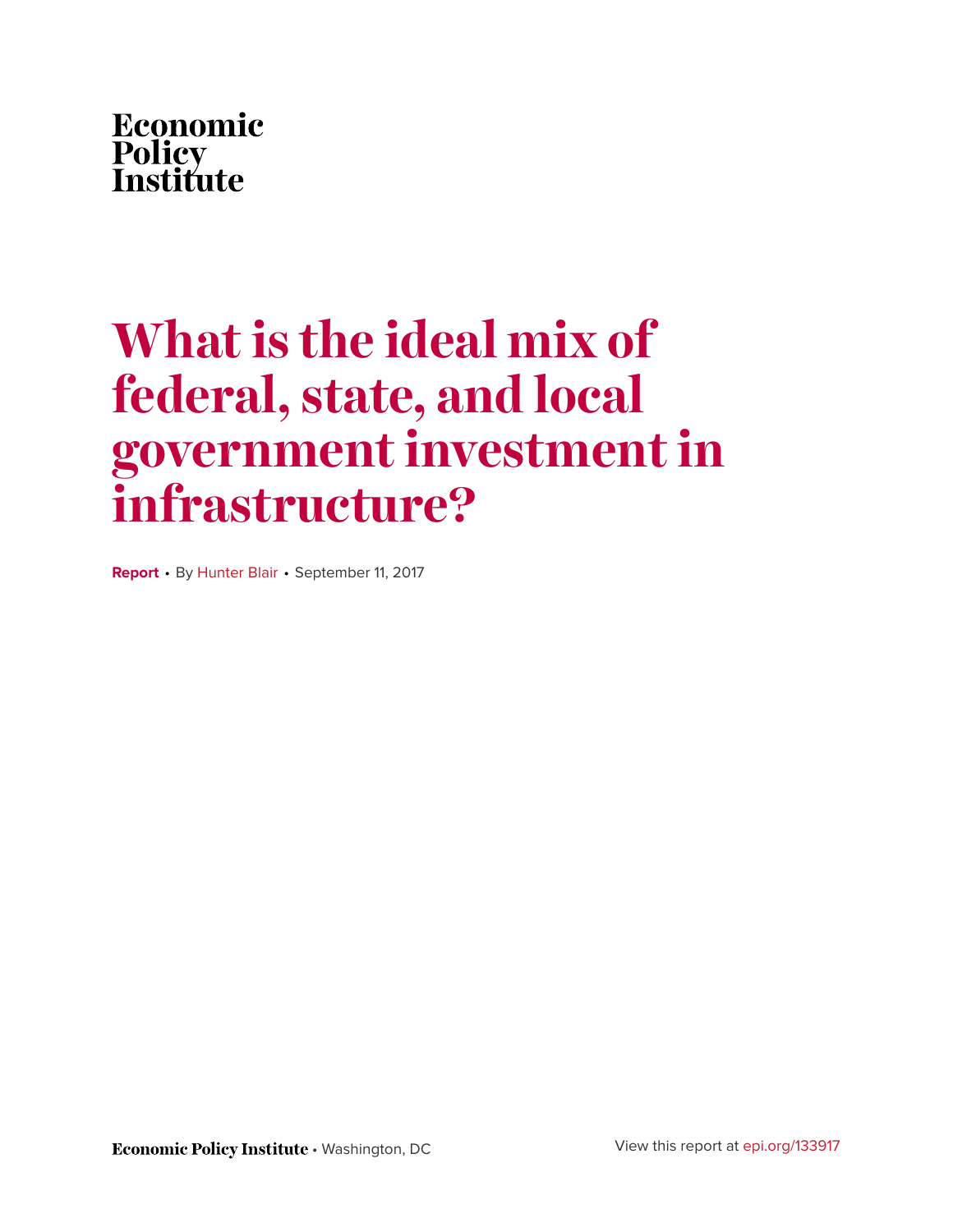## <span id="page-1-0"></span>**Summary**

Infrastructure plays a vital role in economic growth, and over the past year we've seen the beginnings of bipartisan support, at least rhetorically, for increased investment in the nation's infrastructure. But supporters of infrastructure investment often have conflicting ideas about which level of government will provide that investment. The Trump administration's infrastructure plan—at least what we know of it so far—would leave state and local governments to pick up at least 80 percent of the increased investment. In contrast, Senate Democrats recently proposed a \$1 trillion infrastructure plan constituted entirely of federally funded and financed investment.

This report looks at different factors—including but not limited to economic efficiency—that policymakers consider when seeking to determine what is the most appropriate division among federal, state, and local governments for funding, financing, and overseeing infrastructure investment. Some contend that it is most economically efficient for state and local governments to play the larger role in infrastructure investment, with the federal government having only a small role. But the case for this is actually quite weak, as we show below. And the benefits of a strong role for the federal government in funding, financing, and overseeing infrastructure investments are, in fact, often greater than advertised.

The key findings of this report include:

**The federal government can help mitigate infrastructure funding challenges at the state level during economic downturns.** The ups and downs of the business cycle can make it difficult for states to maintain stable levels of infrastructure investment. While states' balanced budget requirements generally do not apply to capital investment, many states still fund infrastructure on a pay-as-you-go basis. During economic downturns—when states' tax revenues decrease and social services spending increases—state-funded infrastructure is likely to suffer from neglect. The federal government can play a role in mitigating this challenge. Because the federal government can run deficits—even quite large ones

#### **SECTIONS**

- 1. [Summary](#page-1-0) 1
- 2. [Increased](#page-3-0) [infrastructure](#page-3-0) [investment could give](#page-3-0) [the economy a](#page-3-0) boost • [3](#page-3-0)
- 3. [Is the current mix of](#page-4-0) [government](#page-4-0) [involvement for](#page-4-0) [funding, financing, and](#page-4-0) [managing](#page-4-0) [infrastructure](#page-4-0) [investments](#page-4-0) optimal? • [4](#page-4-0)
- 4. [Infrastructure](#page-13-0) [investments are most](#page-13-0) [economically efficient](#page-13-0) [when beneficiaries](#page-13-0) [bear the full](#page-13-0) costs • 13
- 5. [The benefits of](#page-18-0) [network effects and](#page-18-0) [spillovers boost the](#page-18-0) [case for a larger](#page-18-0) [federal role in](#page-18-0) [infrastructure](#page-18-0) • 18
- 6. [When deciding how to](#page-22-0) [provide infrastructure,](#page-22-0) [policymakers often](#page-22-0) [take into account](#page-22-0) [broader public policy](#page-22-0) [goals beyond](#page-22-0) [economic](#page-22-0) efficiency • [22](#page-22-0)
- 7. [Conclusion: There are](#page-24-0) [reasons to consider a](#page-24-0) [stronger federal role](#page-24-0) [in infrastructure](#page-24-0) [investment](#page-24-0) • 24

[Acknowledgments](#page-24-1) • 24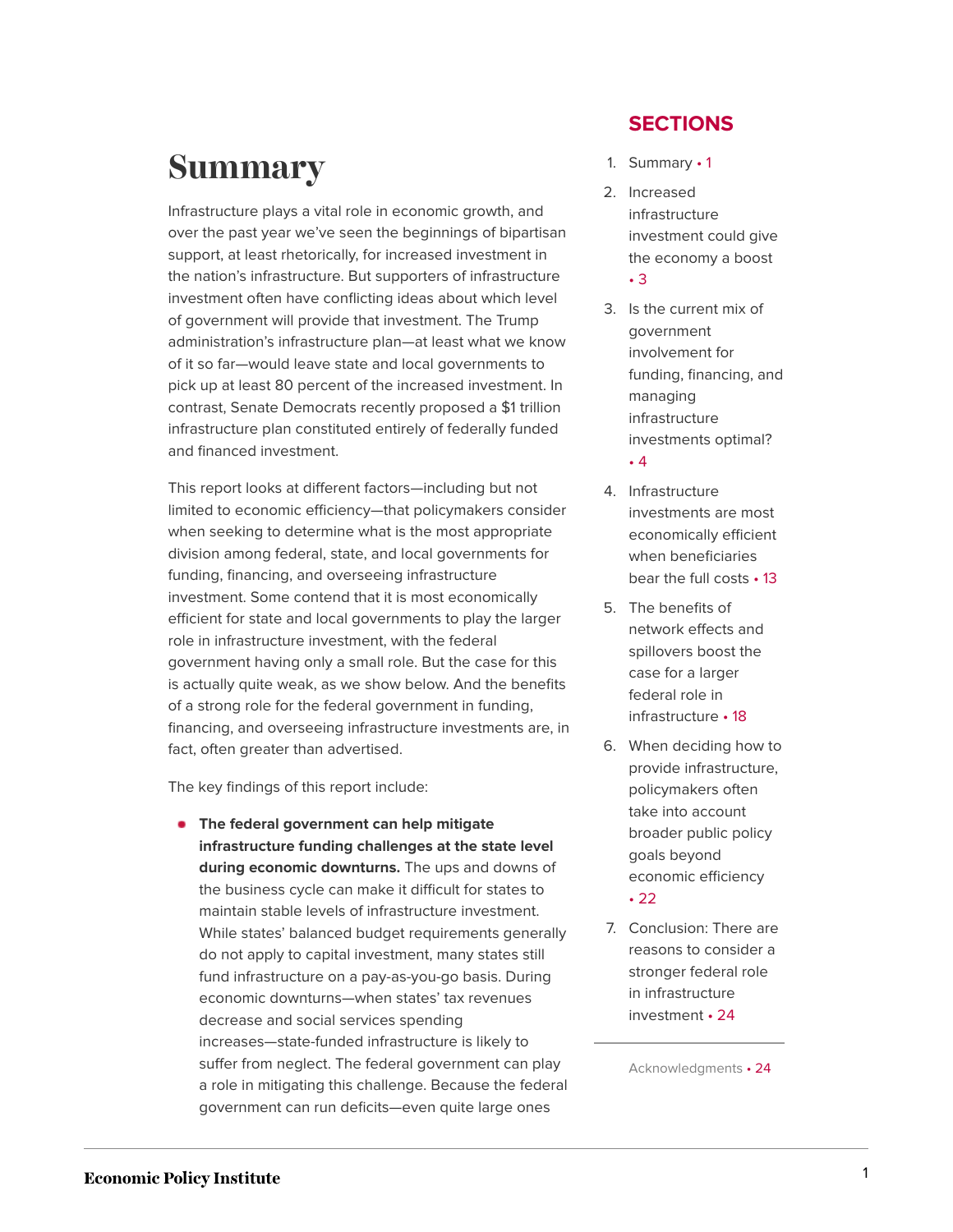over the short run—it is well positioned to help states maintain stable or increasing infrastructure investment over the course of a business cycle.

- **Infrastructure user fee pricing mechanisms are the best funding option for ensuring economic efficiency; such mechanisms can be managed at any level of government.** An infrastructure funding system is most economically efficient when the beneficiaries pay the full cost of the benefits they receive. Some say that state and local governments should pay for state and local infrastructure projects, arguing that the beneficiaries of this infrastructure are taxpayers in those states and localities. But determining who the beneficiaries are is actually more complicated than that. For this reason, infrastructure user fee pricing mechanisms are a better choice for ensuring economic efficiency. Infrastructure that is funded by user fees can be financed and managed at any level of government—federal, state, or local.
- **Because most infrastructure is connected to regional or national infrastructure networks, a federal role in infrastructure investment has greater benefits for economic efficiency than is often assumed.** Networks involve economies of scale and positive spillover effects that may not be taken into account by state and local government infrastructure decisions. The federal government may be better positioned than states to make infrastructure decisions that most effectively and efficiently integrate the network.
- **The federal government can play an important role in pricing externalities.** When infrastructure policy aims to maximize economic efficiency, costs need to be measured correctly to ensure infrastructure users are paying the full cost. This means, for example, that the externalities of carbon emissions must be taken into account in pricing the use of transportation infrastructure. Because carbon emissions have the same impact on the global climate regardless of where they are emitted, all states share responsibility for this impact and need to share the cost in order for pricing to be economically efficient; however, when states set carbon pricing independently, they may choose not to bear the full cost (or any cost). The federal government may therefore be better positioned than state and local governments to set

[About the](#page-24-2) author • 24 [Endnotes](#page-25-0) • 25 [References](#page-25-1) • 25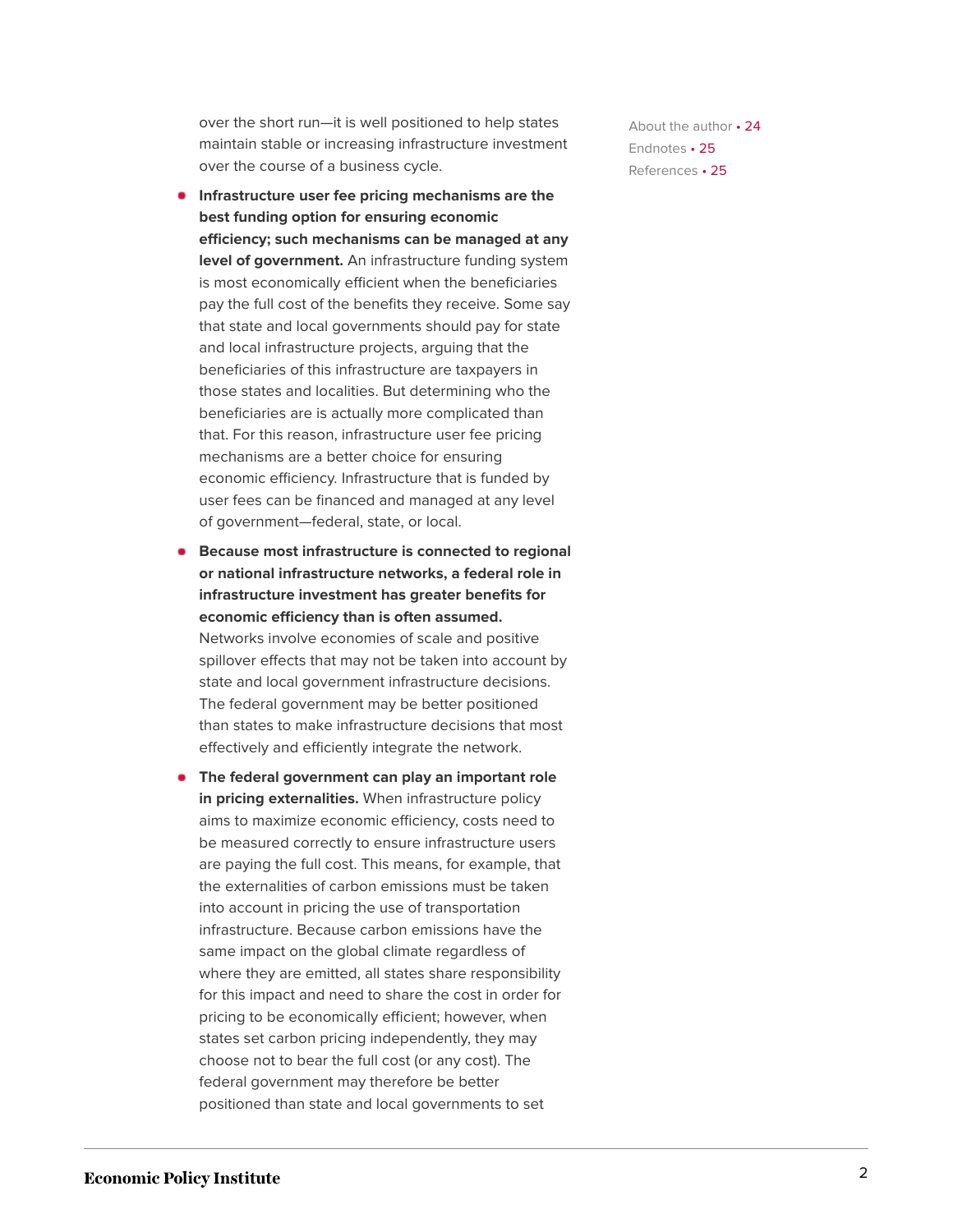efficient carbon prices.

**A federal role can help ensure equitable access to infrastructure for all citizens.** Policymakers don't only consider economic efficiency when making decisions about infrastructure investments. Often, they wish to ensure that basic needs—for example, clean drinking water—are met for all citizens regardless of their ability to pay. When equity—rather than economic efficiency—is the primary goal, such infrastructure investments may be better handled by the federal government, which is better positioned to assure access to all citizens regardless of where they live and regardless of local economic conditions.

## <span id="page-3-0"></span>**Increased infrastructure investment could give the economy a boost**

The Great Recession and a slow recovery in its wake have led Washington policymakers to focus recently on short-term boosts to infrastructure investment as a way to stimulate the economy. In the near term, the economy will likely continue to remain below full employment, and short-term boosts in infrastructure investment could stimulate aggregate demand and boost job growth if accommodated by the Federal Reserve (Bivens 2017b). This near-term boost would also cut into the estimated \$2.1 trillion funding gap needed to boost our infrastructure to a state of good repair, as reported by the American Society of Civil Engineers (ASCE 2016). Getting the economy quickly back to full employment could also stem the recent deceleration in productivity growth that is likely a result of a prolonged period of weak aggregate demand (Bivens 2017a).

In the long run, infrastructure contributes to the nation's public capital stock. Such investment has historically been provided by the public because infrastructure typically has natural monopoly characteristics. Building a water utility involves enormous upfront fixed costs, but once that infrastructure is in place, an additional gallon of water can be provided to a household at a low marginal cost. If infrastructure investment were left to the private sector, once the infrastructure were in place a private firm could easily keep new market entrants out by underbidding them. This market power allows the private monopoly to hike prices, degrade service quality, and undersupply infrastructure goods and services. Given that a substantial government role is already required to prevent such abuses in infrastructure management and pricing, often it has been simpler for the government to provide the infrastructure itself. Private capital increases productivity growth through capital-deepening—giving workers more tools and machines so they can produce more in an hour of work. And private producers rely on the nation's public capital stock—the systems of roads, bridges, and airports, for example—when supplying their goods to the market. Theoretically, the role played by public capital in the production process means that allowing the nation's stock of public capital to decline could slow private-sector productivity growth. As **Figure A** shows, higher public capital is indeed associated with faster productivity growth.

Bivens (2017b) details that the economic evidence supports a substantial impact from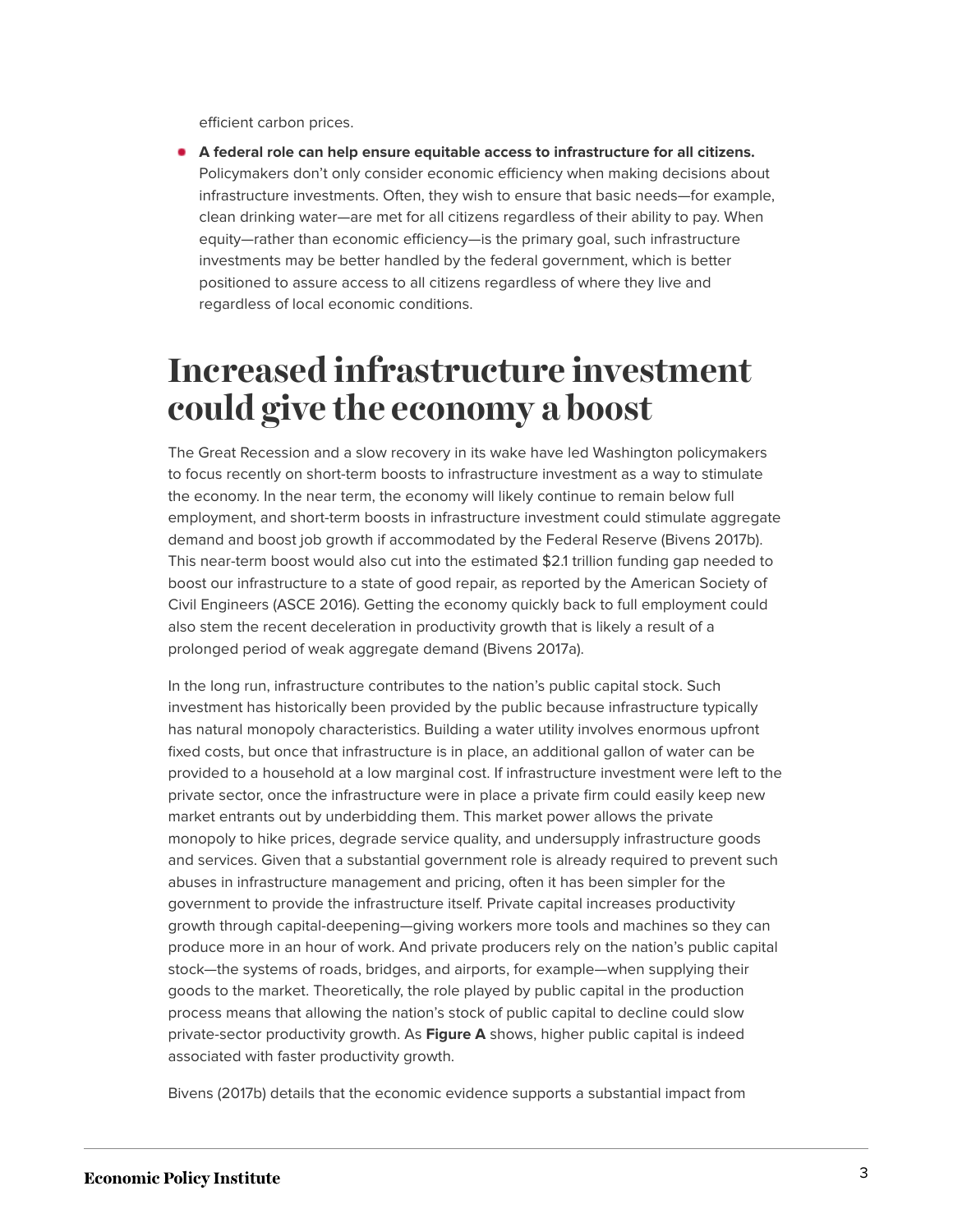#### Figure A **Public spending on infrastructure has been falling**

Public spending on transportation and water infrastructure as a share of GDP, 1956–2014



**Note:** GDP = gross domestic product.

**Source:** Congressional Budget Office (CBO 2015) analysis based on data from the Office of Management and Budget, the Census Bureau, and the Bureau of Economic Analysis

**Economic Policy Institute** 

public investment on productivity. Early work by Aschauer (1989, 1990) found a return to public capital that was about three times higher than the return to private capital. These estimates were then criticized by a following round of researchers but recent research—notably by Heintz (2010)—has addressed these criticisms while still finding very large rates of return to public investment.

## <span id="page-4-0"></span>**Is the current mix of government involvement for funding, financing, and managing infrastructure investments optimal?**

<span id="page-4-1"></span>The evidence noted above argues strongly that a permanent increase in public investment—including the "core" infrastructure<sup>[1](#page-25-2)</sup> this report focuses on—may help to partially reverse the recent slowdown to productivity growth.

But noting the broad benefits of a permanent increase in infrastructure investment does not clarify what are the proper roles to be played by federal, state, and local governments in this investment. The rest of this report focuses on this question. We begin by detailing the historical roles played by these different levels of government.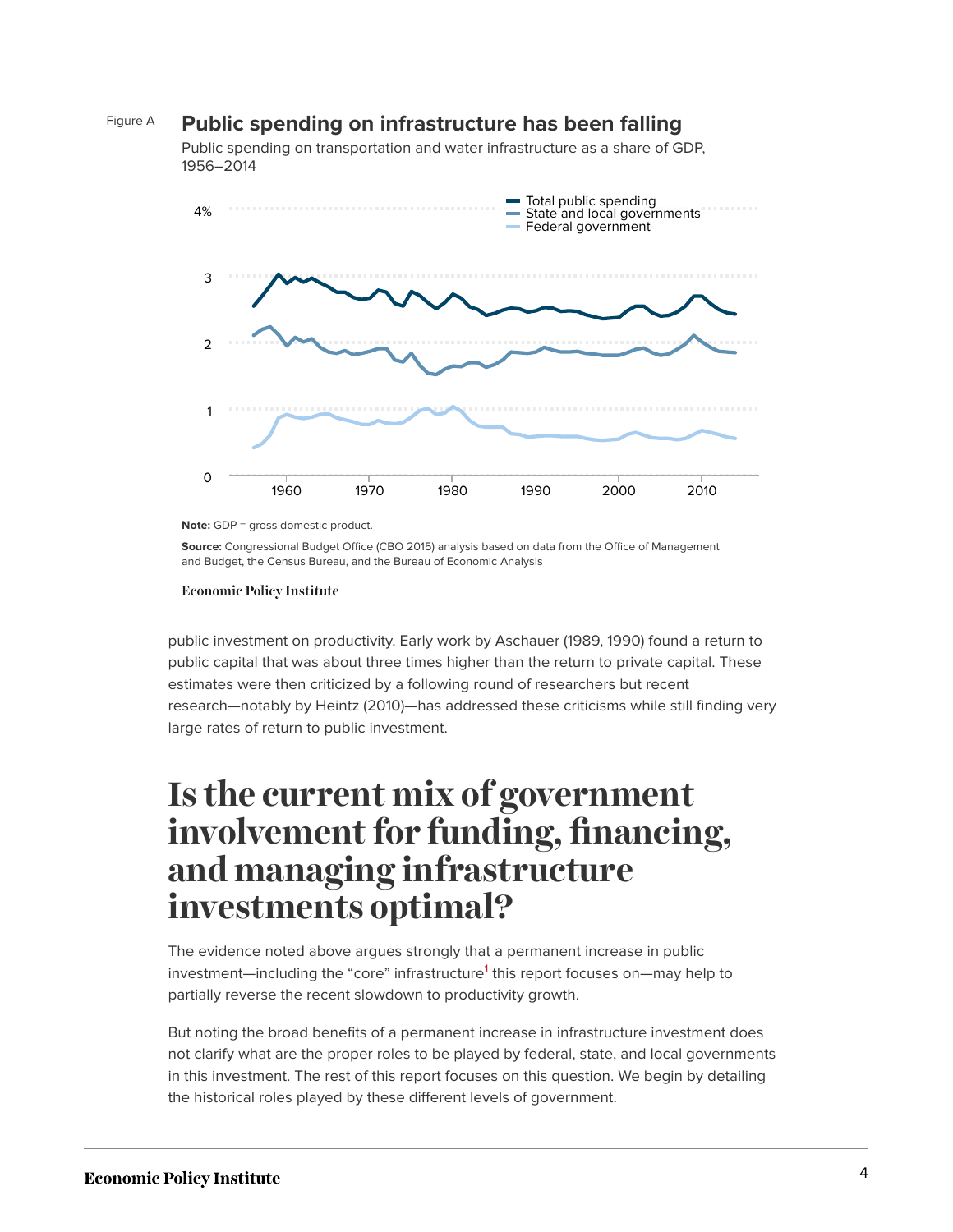

#### Figure B **Historically, state and local governments have been responsible for the majority of infrastructure spending**



Federal share and state and local share of total public spending on transportation and water infrastructure, 1956–2014

**Economic Policy Institute** 

### **Currently, much infrastructure spending is funded and directed by states**

<span id="page-5-0"></span>Total public spending on transportation and water infrastructure<sup>[2](#page-25-3)</sup> was \$416 billion in 2014. Of that total, just 23 percent came from the federal government, with the vast majority—77 percent—coming from state and local governments (CBO 2015).

Historically speaking, state and local governments have consistently taken responsibility for the majority of spending on transportation and water infrastructure but to varying degrees at different times. **Figure B** shows the percentages contributed by the federal government and by state and local governments to total public spending on transportation and water infrastructure from 1956 to 2014.

Following the passing of the Federal-Aid Highway Act of 1956—which enabled construction of the country's interstate highway system—the federal government's role in infrastructure ramped up considerably. In 1956, the federal percentage of public spending on transportation and water infrastructure was 15 percent; by 1960, it was 31 percent. Between 1959 and 1975, the federal share of infrastructure spending averaged 30 percent; that share increased further in 1976, hovering between 35 and 38 percent until 1981, when it began to decline. The federal percentage of spending on transportation and water infrastructure averaged 25 percent between 1987 and 2014; in 2014, it sat at 23 percent.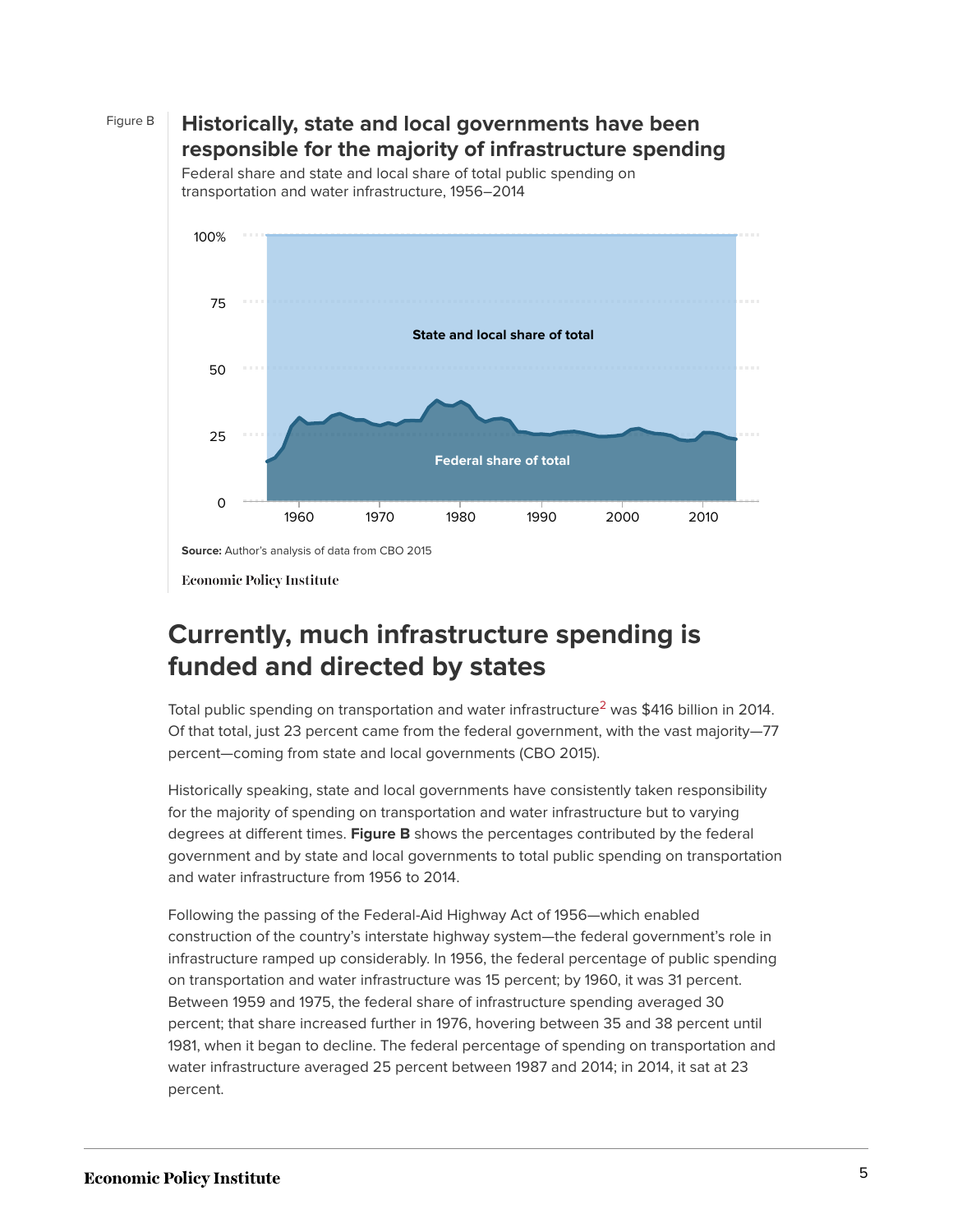#### Figure C **The federal government plays a larger role in capital investment than in operations and maintenance, but state and local spending still accounts for the majority of public capital spending**



Federal share and state and local share of total public capital spending on transportation and water infrastructure, 1956–2014

Behind these numbers lie considerable differences in how the types of transportation and water infrastructure spending are apportioned among different levels of government. Federal government spending leans more heavily toward capital investment; in 2014, the federal government's share of capital spending was 38 percent. Federal contributions make up a much smaller percentage of spending on operations and maintenance—12 percent in 2014. (Total public capital spending on transportation and water infrastructure was \$181 billion in 2014, while total spending on operations and maintenance was \$235 billion.) Though state and local governments bear the heavier burden for both types of transportation and water infrastructure spending, they must spend a much larger share of their dollars on operations and maintenance than on capital investments.

**Figure C** shows the percentage of public capital spending on transportation and water infrastructure that came from the federal government and the percentage that came from state and local governments each year from 1956 to 2014. **Figure D** shows the shares each contributed to operations and maintenance spending during those same years.

**Source:** Author's analysis of data from CBO 2015

**Economic Policy Institute**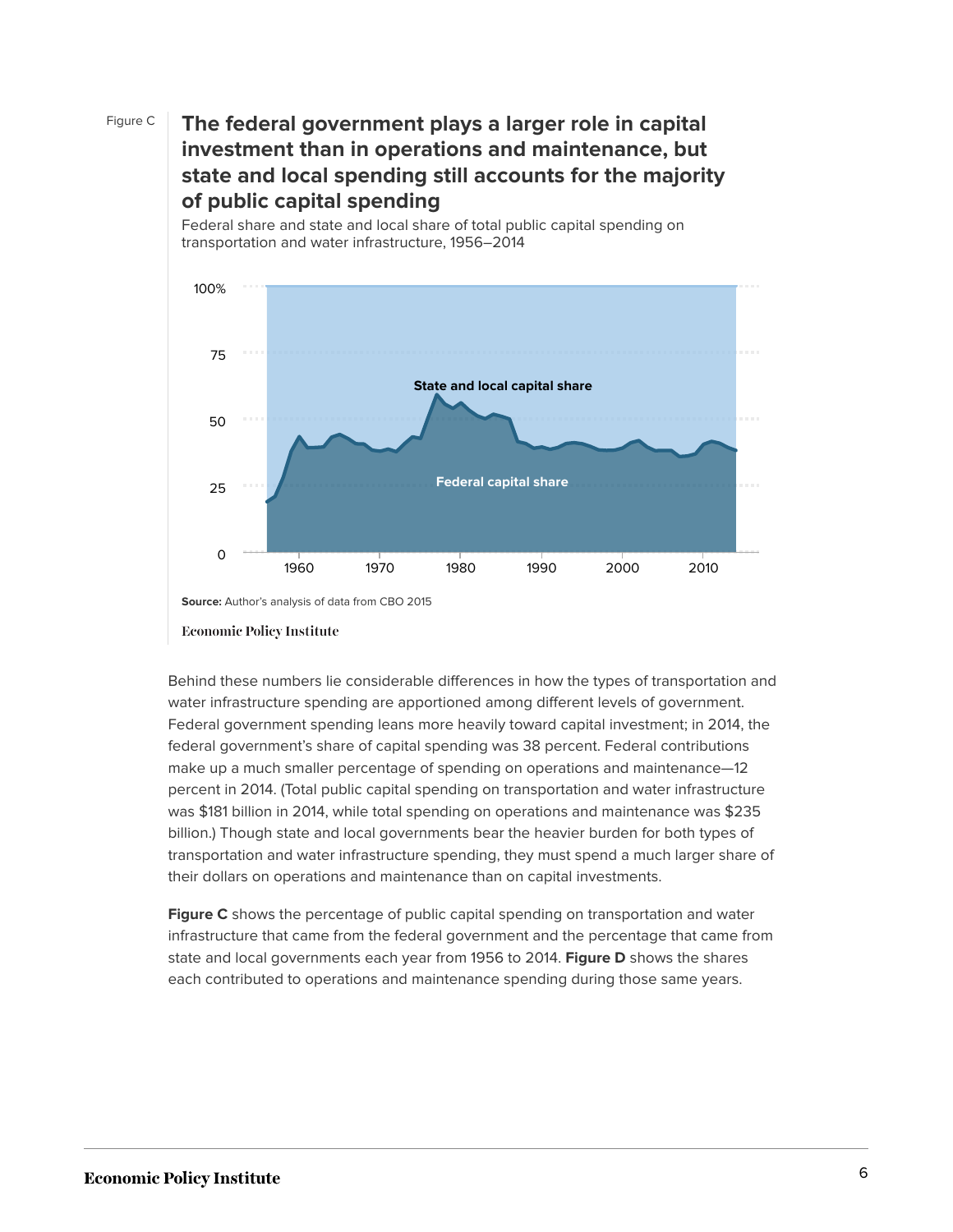

#### Figure D **The federal government contributes little to operations and maintenance of infrastructure**

Federal share and state and local share of total public operations and maintenance (O&M) spending on transportation and water infrastructure, 1956–2014



**Economic Policy Institute** 

### **State and local governments may face challenges to maintaining infrastructure investment during economic downturns**

While most states and localities are theoretically capable of maintaining a stable permanent increase in infrastructure investment over the course of a business cycle, their balanced budget requirements may mean they are not the optimal government entities to do so.

<span id="page-7-0"></span>As a legal matter, states are generally required to balance their budgets. Since states do not print their own money, this requirement makes some economic sense—it prevents states from being forced into a self-fulfilling liquidity crisis by herd-driven financial markets (which can happen even in cases where a state's debt would otherwise have been sustainable in the long term).<sup>[3](#page-25-4)</sup> But capital expenditures have long-term benefits, and states and localities are aware of this. For this reason, most states have separate operating and capital accounts, with the capital account being exempt from balanced budget requirements. This allows states to borrow money to finance the large upfront fixed costs associated with infrastructure and spread the funding out over time.

However, this type of borrowing doesn't happen for all states. McNichol (2017) notes that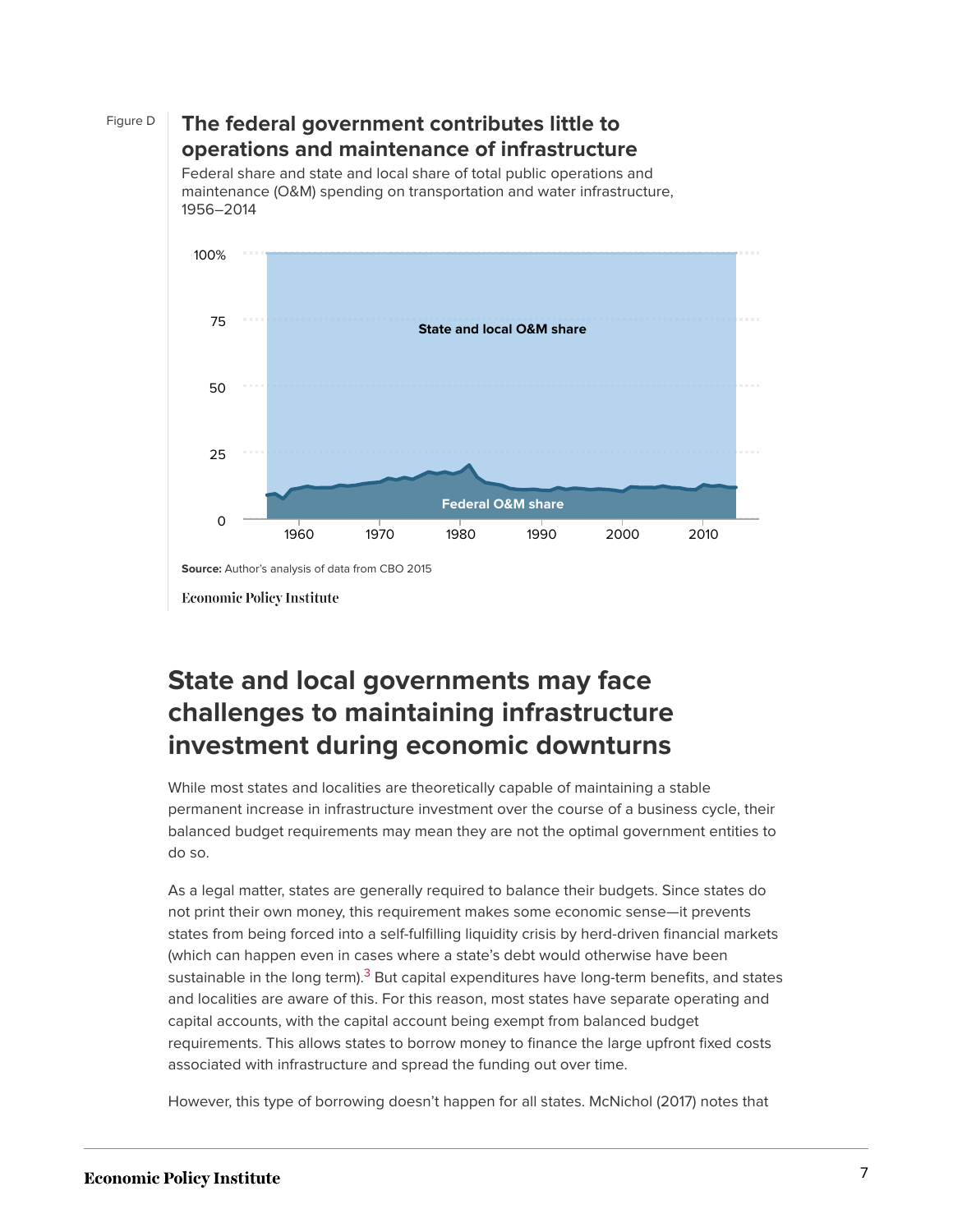22 states fund infrastructure on a pay-as-you-go basis, paying for capital projects with cash on hand. If a state chooses to fund infrastructure on a pay-as-you-go basis, a recession can cause serious problems for maintaining stable levels of infrastructure investment across the business cycle. As people lose their jobs, state government spending on Medicaid, Unemployment Insurance, and other social programs increases. At the same time, revenues slump due to lower income, sales, and property tax receipts. The fiscal strain caused by higher spending and lower revenues makes it more likely that infrastructure investment will be neglected during these periods. As we will detail later, infrastructure is often part of a network; to optimize efficiency within a network, consistent investments are needed throughout the system—not just in states willing to borrow to invest in infrastructure. In the absence of changes to the laws or traditions of those 22 states, there is a clear case for a strong federal role to maintain stable infrastructure investment over the business cycle.

For states that do utilize the bond market extensively to finance infrastructure spending, recessions may still cause problems. Theoretically, assuming nothing happens to the funding behind capital projects, capital accounts allow states to maintain (or even increase countercyclically) their investments in infrastructure. **Figure E**, which tracks state and local government debt since 1992 as a percentage of GDP, appears to lend support to this theory. Over the course of the business cycle, state and local government debt seems to average out to imply stable investment (albeit with a significant increase in state and local government debt even over the business cycle expansion from 2001–2007).

<span id="page-8-0"></span>But on the whole, as shown in **Figure F** (which follows state and local government gross investment since 1979), there appears to be some evidence that state and local gross investment falls during recessions. During the recession periods<sup>[4](#page-25-5)</sup> since 1980 the average annualized growth rate of state and local gross investment was -0.6 percent, compared with an average annualized growth rate of 2.2 percent during the intervening nonrecession periods.

<span id="page-8-1"></span>On its face, this evidence seems clear cut: it shows that state and local gross investment<sup>[5](#page-25-6)</sup> tends to decline during recessionary periods and increase during nonrecessionary periods. However, it is important to note that these averages may not be fully representative of typical spending trends during recessionary versus nonrecessionary periods. The negative average growth rate for recession periods is driven by a steep decline during the 1980 recession. Without factoring in the 1980 recession, the average annualized growth rate would be 2.5 percent. On the other hand, the average nonrecession period growth rate is pulled down considerably by an unusually long period of decline during the post-2010 period, which was clearly a function of the enormous damage to tax collections inflicted by the Great Recession and the slow recovery in its aftermath. Without the post-2010 decline, the nonrecessionary growth rate would be even higher, at 3.6 percent. Regardless, it seems clear that, in general, state and local gross investment spending is more likely to falter in recessionary periods than in nonrecessionary periods.

Of course, a simple comparison between recessionary and nonrecessionary periods does not take into account other possible factors influencing state and local gross investment.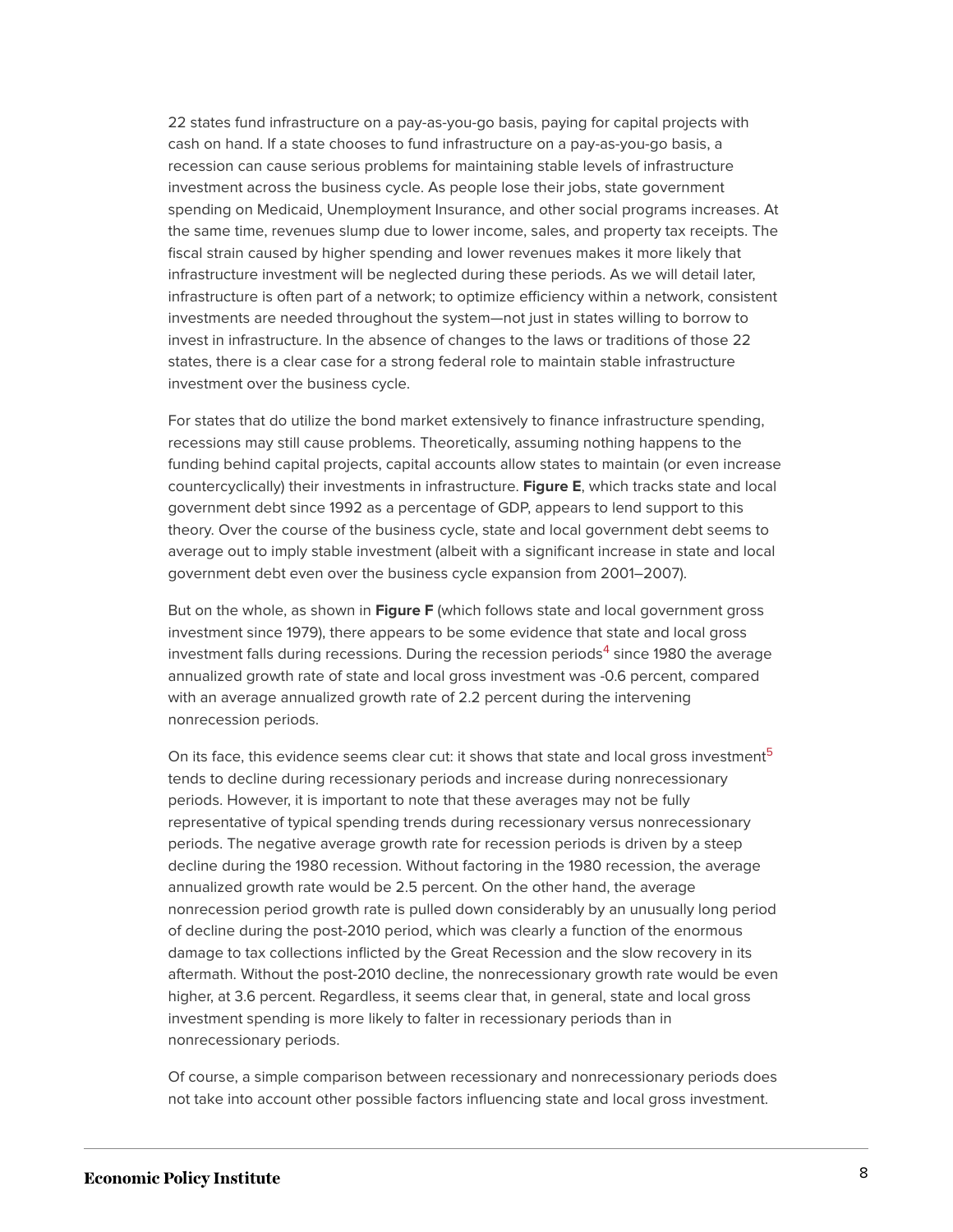#### Figure E **State and local government debt has increased or remained roughly stable over recent business cycles**



Total state and local government debt outstanding as a percentage of GDP,

**Note:** Shaded areas denote recessions.

**Source:** Author's analysis of data from [U.S. Census Bureau: State and Local Government Finance](https://www.census.gov//govs/local/) and Bureau of Economic Analysis, ["Table 1.1.5. Gross Domestic Product](https://www.bea.gov/iTable/iTable.cfm?reqid=9&step=3&isuri=1&903=1#reqid=9&step=3&isuri=1&903=5)"

#### **Economic Policy Institute**

For instance, 2010 saw Republican wins in many state-level elections. Many of these Republicans ran on strong spending-cut platforms, and the subsequent fall in state investment post 2010 could have been driven more by political decisions than by genuine fiscal strain. On the whole, however, the evidence from Figure F suggests that we should be concerned about the ability of state and local governments to sustain investment in the face of recessions.

Additionally, the combination of state funding and financing of infrastructure with the desire to impose user fees to provide the revenue streams and bolster economic efficiency can put great pressure on states. As we will discuss in more detail later in the paper, imposing user fees is good for economic efficiency, and it is often claimed (with far less evidence) that state direction of infrastructure investments is somehow more efficient than federally directed efforts. But relying on user fees can put great pressure on states' ability to maintain consistent investment effort over the business cycle.

For instance, investments in roads and bridges have often been funded by gas taxes. The historical purpose of gas taxes was to approximate user fees. Driving more meant filling up the gas tank more, which in turn meant that heavy road users would pay more in taxes at the pump. This logic has been slowly breaking down in recent years with the increase in the number of hybrid and electric vehicles on the roads—drivers of these vehicles pay a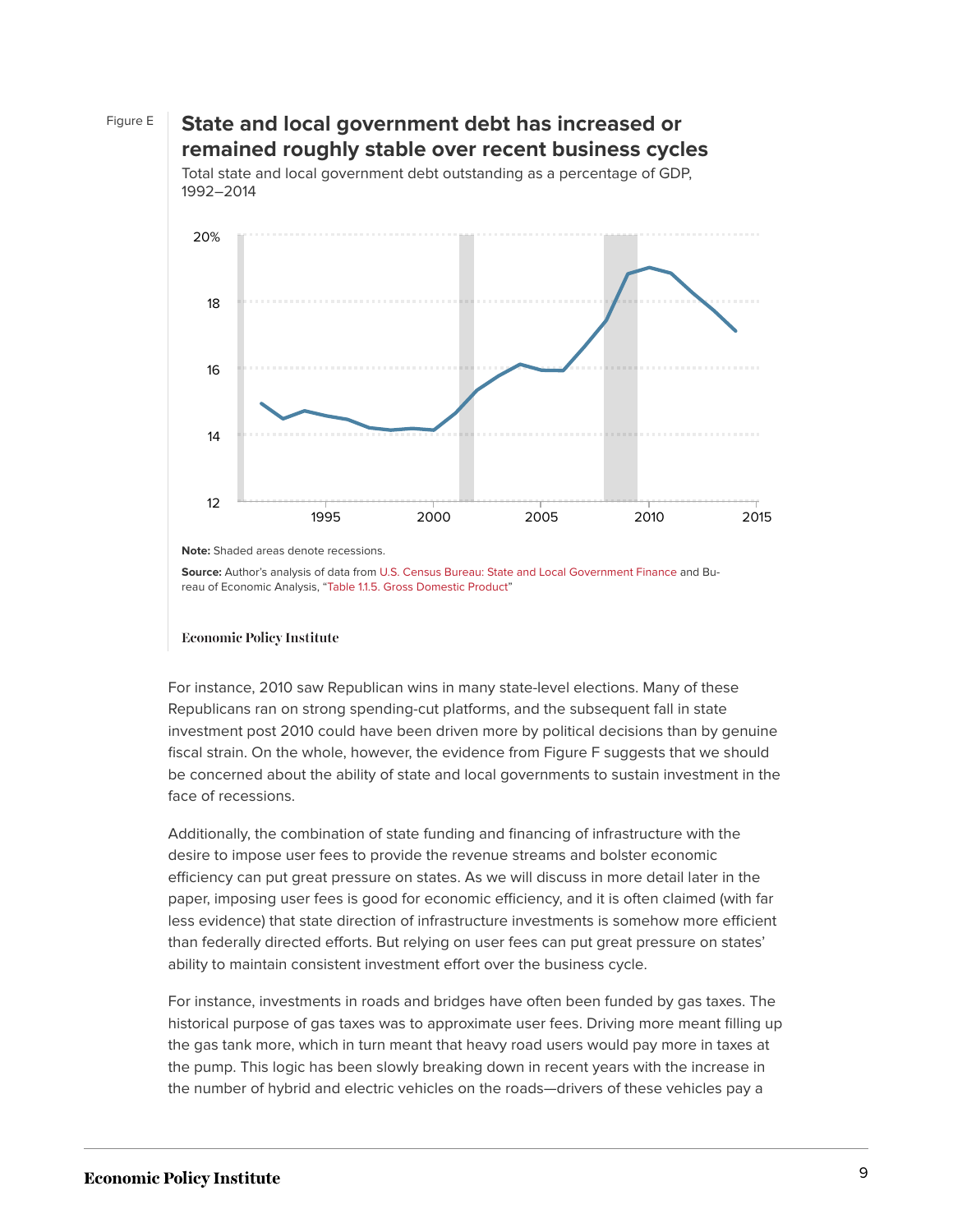

**Source:** Bureau of Economic Analysis, ["Table 3.9.3. Real Government Consumption Expenditures and](https://www.bea.gov/iTable/iTable.cfm?ReqID=9&step=1#reqid=9&step=3&isuri=1&903=96) [Gross Investment, Quantity Indexes"](https://www.bea.gov/iTable/iTable.cfm?ReqID=9&step=1#reqid=9&step=3&isuri=1&903=96)

**Economic Policy Institute** 

lower gas tax per mile (or none at all), making the gas tax a less meaningful way of collecting user fees for road usage. For this reason, some states are experimenting with new funding mechanisms, such as mileage-based user fees.

To get a sense of how such a funding mechanism might interact with future business cycles, let's look at historical trends in vehicle miles traveled (VMT) in relation to business cycles. **Figure G** shows a 12-month rolling average of vehicle miles traveled for the years from 1970 to 2017. Recession periods are shaded.

If a state or locality were to fund a road with some type of user fee on vehicles, a revenue projection made before the most recent recession likely would have followed the general upward trend in VMT. But during recessions, VMT has historically declined or stagnated—and during the most recent recession this decline was quite sharp: it declined by 3.2 percent, from a high of 3.04 trillion miles in late 2007 to its business cycle low of 2.94 trillion miles in late 2011, and did not regain its late-2007 level until late 2014.

Air traffic control provides another example of how economic shocks can cause a decline in revenue coming from a user fee funding source. Britain and Canada both have commercialized air traffic control systems that fund their services through user fees. But the airline industry downturn in 2000—intensified by 9/11 and the 2003 SARS outbreak—would bring both countries' air traffic control systems to the brink of insolvency (GAO 2005).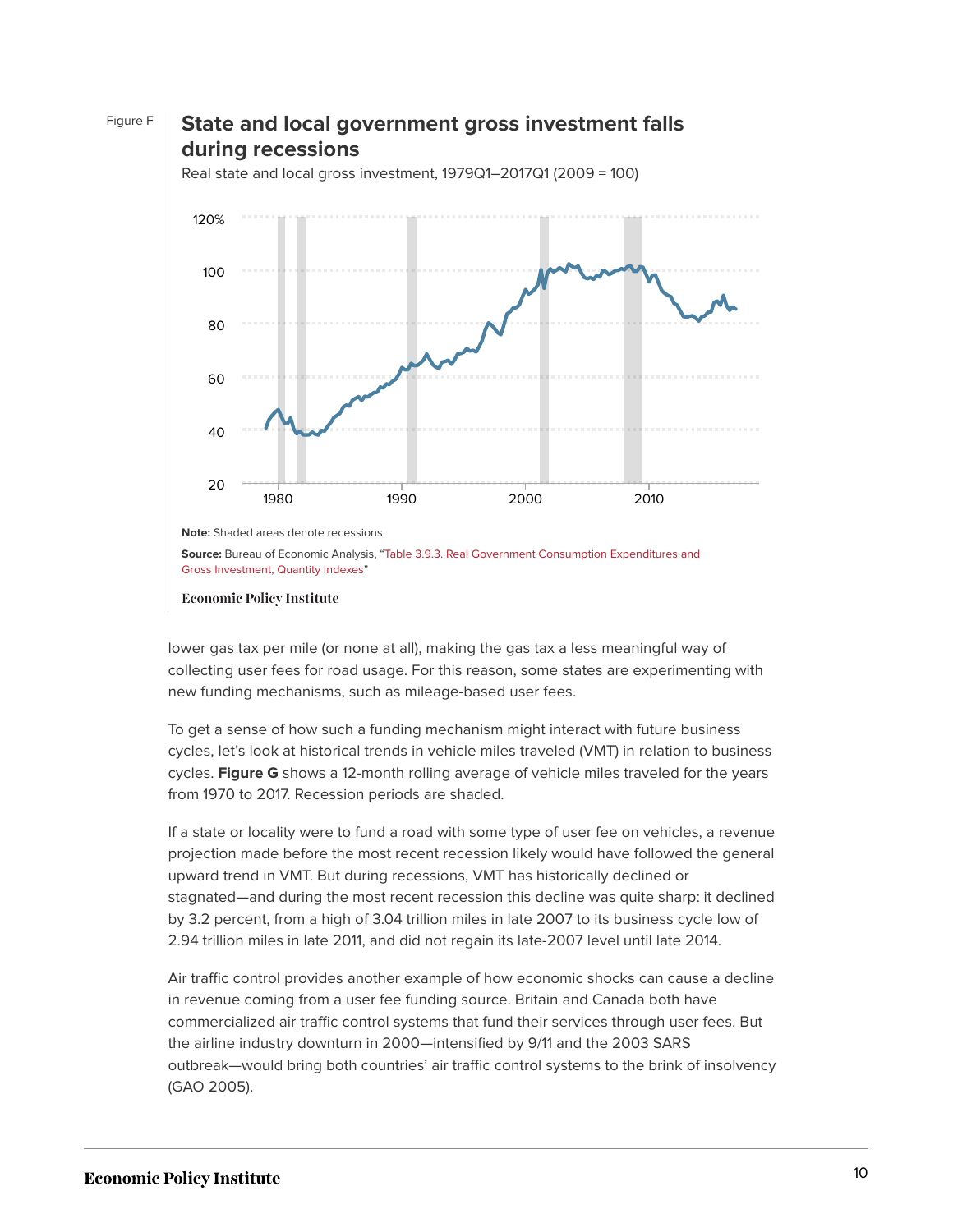#### Figure G **Vehicle miles traveled (VMT) stagnate or fall during recessions**



Twelve-month rolling average of total VMT (trillions of miles), December 1970–March 2017

**Note:** Shaded areas denote recessions.

**Source:** U.S. Federal Highway Administration, "[Moving 12-Month Total Vehicle Miles Traveled,](https://fred.stlouisfed.org/series/M12MTVUSM227NFWA)" retrieved from FRED, Federal Reserve Bank of St. Louis

Since infrastructure projects would be financed long term through capital accounts, it is unclear the extent to which such declines in revenues would impact state and local government finances during a downturn. But user fees become yet one more declining revenue source during a recession, and the decline in user fee revenue can add to the strain on a state's budget; this interaction between user fees and state budgets should certainly be considered. In fact, state and local governments have an option to offload the risk of declining revenue sources onto private capital. They can finance with a revenue bond, which is tied to the specific revenue-generating source—for example, a toll on a new road—instead of general obligation bonds. But private capital holders will require a higher interest rate to take on that risk, thereby increasing the long-term cost of financing the infrastructure project to the municipality.

It is worth noting here, though we will turn to public-private partnerships (P3s) in more detail later in the report, that increasingly state and local governments are using P3s to finance infrastructure investment. Such P3s are often funded by user fees, and demand risk (the possibility that there may be fewer cars on the road paying tolls than originally anticipated) can be a serious concern for the structure of P3 contracts. When the number of infrastructure users goes down during an economic downturn, a P3 may be brought near insolvency. In such cases, the private partner often engages in opportunistic renegotiation in an attempt to be bailed out by the public partner (Engel, Fischer, and Galetovic 2014). Too often this effort succeeds and the public partner ends up shouldering

**Economic Policy Institute**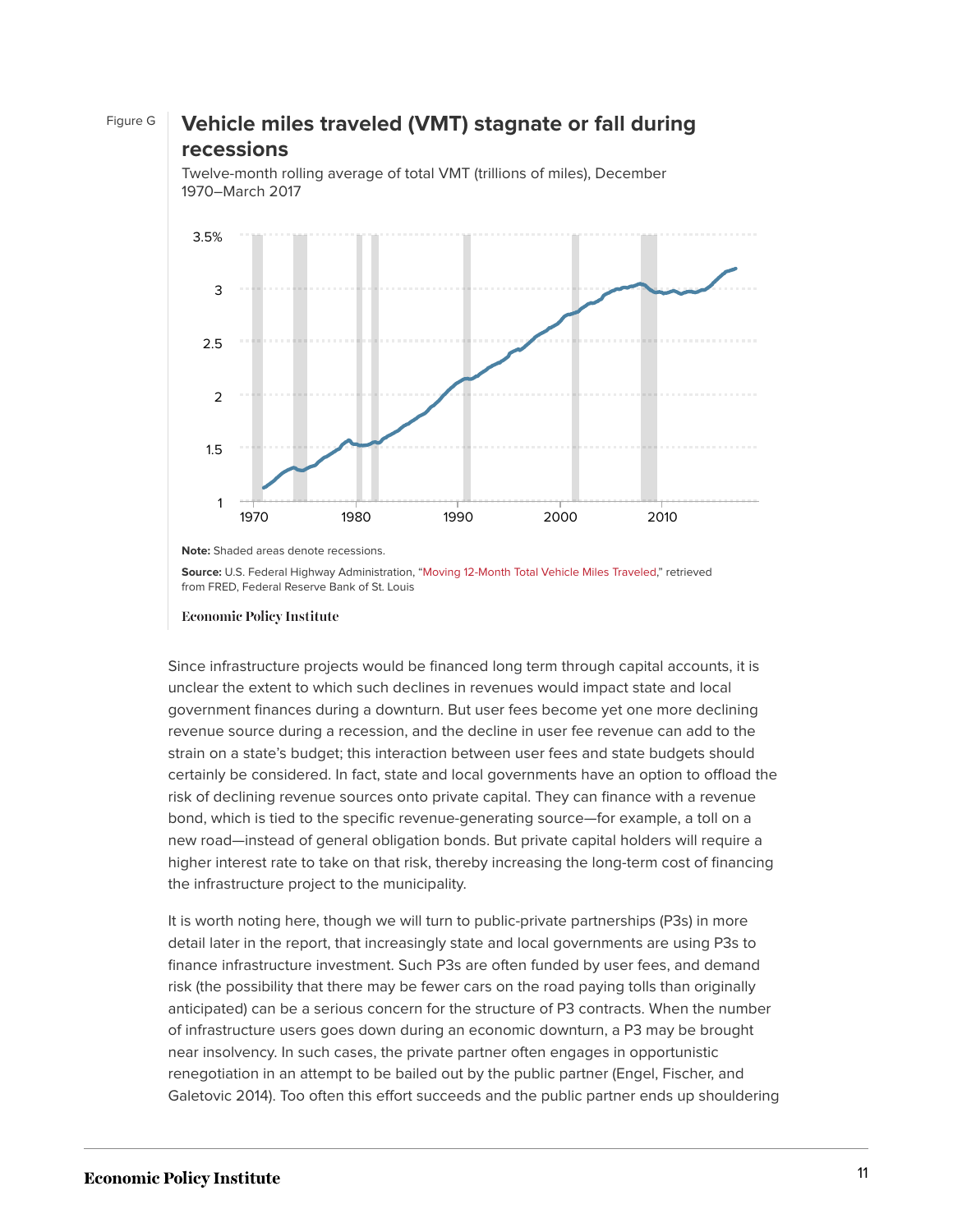the demand risk (Blair 2017).

Insofar as infrastructure investment is used as a stimulus measure, the federal government has an advantage in undertaking this during an economic downturn. Fiscal strain may make some states that fund infrastructure investment on a pay-as-you-go basis unable to engage in infrastructure investment during a downturn, while it may make others more reluctant to do so. And while state and local governments without pay-as-you-go laws or traditions appear to keep long-term debt stable over business cycles—as would be necessary to maintain stable investment over the business cycle—the funding and financing these states utilize have the potential to cause fiscal strain or even lead to the type of self-fulfilling liquidity crisis mentioned above.

### **The federal government may be better positioned than state and local governments to ensure infrastructure investment is consistent over an entire business cycle**

The federal government has fewer constraints than state and local governments when attempting to ensure strong permanent investment in infrastructure that remains stable even as the economy sinks into recession.

In theory, state capital accounts should allow states to maintain stable infrastructure investment over the course of a business cycle without running afoul of legal requirements to balance budgets. In practice, however, states often face challenges to doing so. A strong federal government role in a permanent infrastructure investment could mitigate or avoid these challenges.

Almost half of states finance infrastructure on a pay-as-you-go basis, and bond proceeds make up less than 10 percent of financing for capital projects in 17 states (McNichol 2017). As we will detail, the network characteristics of much infrastructure means that a permanent increase in infrastructure investment should be sustained across states to maximize national benefits. But if some states are unwilling to finance infrastructure with long-term debt, their infrastructure spending is likely to decline during economic downturns as state and local budgets undergo fiscal strain. Infrastructure projects should not be abandoned or delayed in any state simply due to poor business cycle timing.

And while states that do use long-term debt considerably to finance infrastructure investment have been willing to keep such debt stable over the course of the business cycle, they are not immune to the ups and downs of the business cycle. The extent to which P3s and user fees are involved in respectively financing and funding infrastructure can cause fiscal headaches.

Unlike state and local governments, the federal government is able to run quite large short-term deficits—and during a recession doing so is good for the economy. The federal government can absorb declining revenues, including declining user fee revenues,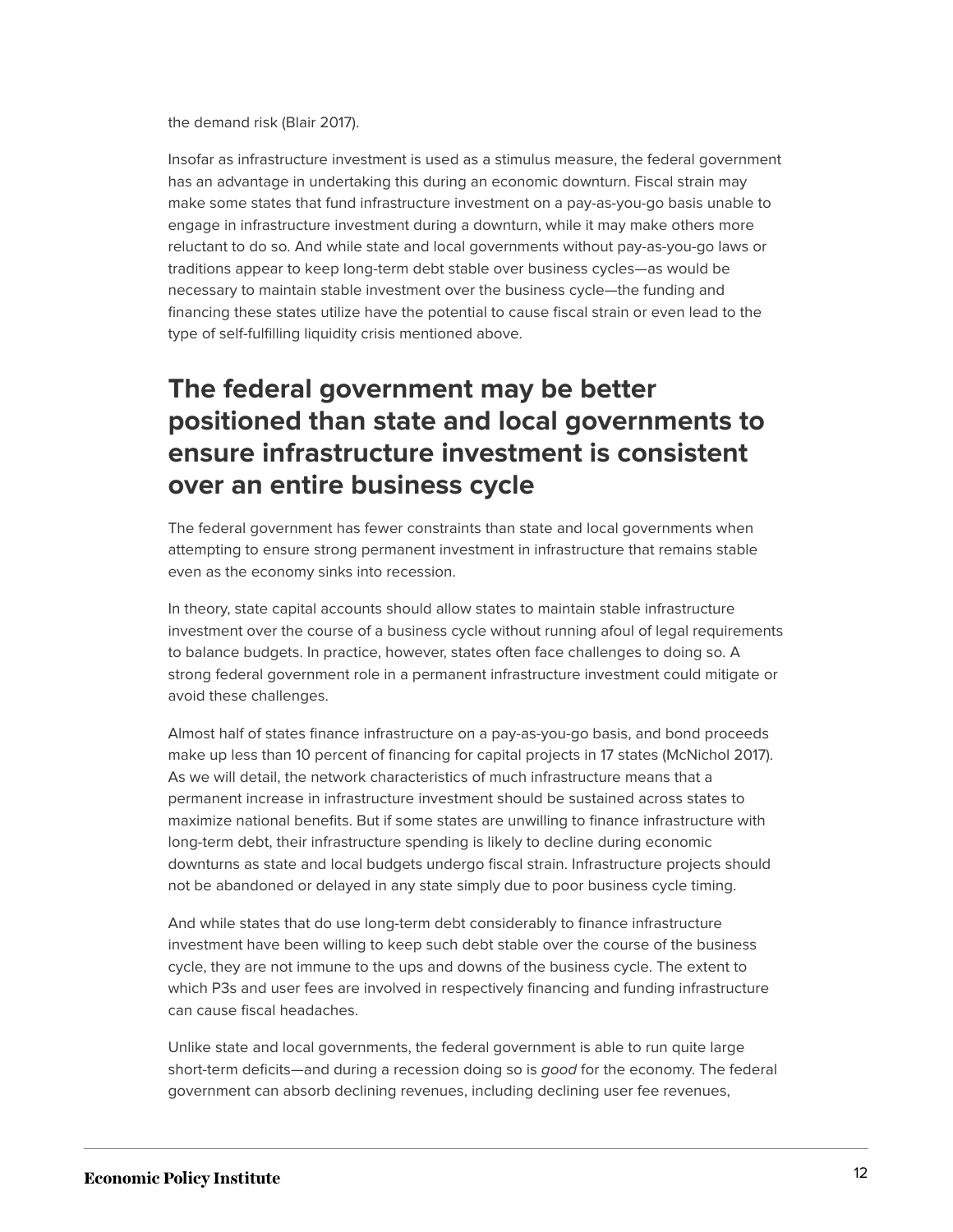without necessitating a spending cut. The federal government is well positioned to maintain stable infrastructure investment over the course of the business cycle, by ramping up its investment to offset declining state and local investment during economic downturns.

## <span id="page-13-0"></span>**Infrastructure investments are most economically efficient when beneficiaries bear the full costs**

Broadly speaking, for infrastructure investment to be provided in an economically efficient way, those that benefit from a particular project should bear the cost. If the full cost is not borne by beneficiaries, too much may be consumed or provided. If those bearing the costs do not receive much of the benefit, too little may end up being provided. The Congressional Budget Office (CBO 2015), among others, uses this understanding of economic efficiency to define what it sees as the appropriate roles of federal, state, and local governments in infrastructure. CBO argues that to avoid inefficiencies, the federal government should fund projects that benefit the nation as a whole, while projects that benefit only particular states or localities should be left to their respective governments. This type of argument is often used as the de facto reasoning for assigning further responsibility for infrastructure funding to state and local governments. But state and local governments are already responsible for the vast majority of infrastructure funding, even as the funding gap continues to widen. In the following sections, we argue for a broader understanding of economic efficiency that isn't defined by a simple breakdown into federal or state and local beneficiaries, and we argue that user fees are a better means of ensuring economic efficiency than attempting to assign beneficiaries to specific levels of government.

### **Economic efficiency depends substantially on how funding is raised**

Infrastructure provision involves two distinct aspects that are often conflated—funding and financing (Blair 2017). We will dig into the efficiency implications of financing a bit later, but for now let's focus on funding. Funding refers to how infrastructure is eventually paid for—through some combination of user fees and taxes (Geddes 2015). The extent to which the beneficiaries of infrastructure ultimately bear its costs depends mostly on the funding mechanism. Some examples should make this clear.

As we noted above, historically the gas tax has been used to fund surface transportation infrastructure by approximating road usage. However, as the number of hybrid and electric vehicles increases, the gas tax's usefulness as an approximation of usage is declining. Ignoring for a moment the externalities associated with carbon emissions, this means that the gas tax is doing a worse job of making sure that those that benefit from roads pay for their costs. Electric vehicles allow users to obtain all the benefits of road usage while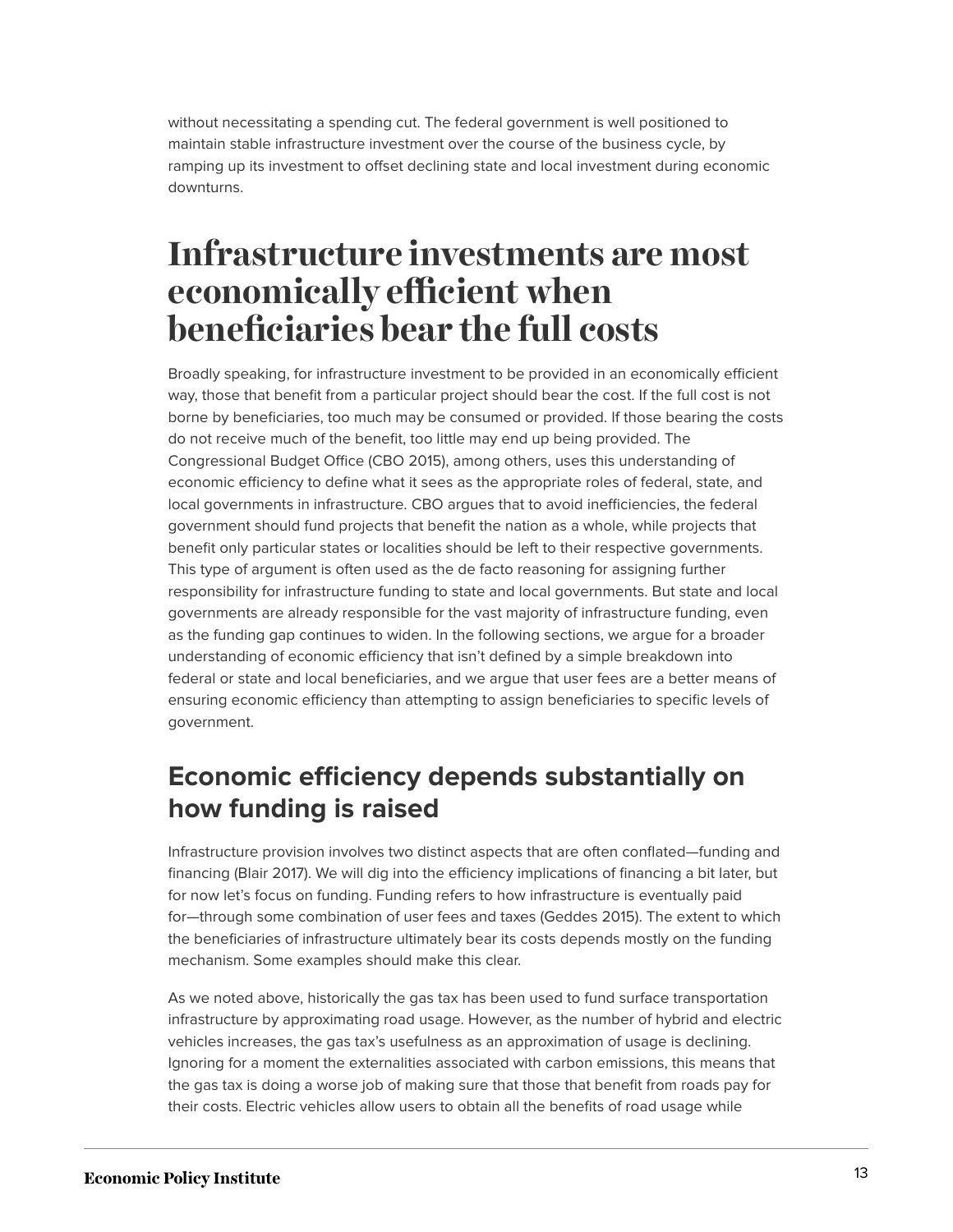incurring almost none of the costs. This makes the gas tax a less economically efficient funding source. What's relevant for our argument is that this is clearly true regardless of who is imposing the gas tax (state, local, or federal government agency) or which roads are being used (a local city's road, a state highway, or a national interstate). A user fee—when it correctly measures usage—is substantially better able to ensure costs are paid by beneficiaries when compared with simply assigning state, local, or federal governments to fund, finance, or manage infrastructure.

While intuitively it may appear that the beneficiaries of local roads are local residents, and hence anything that ensures these local residents fund infrastructure will improve efficiency, the correspondence between geography and efficiency of infrastructure provision breaks down pretty quickly on close analysis. Maybe a city road should mostly be paid for by the city's residents, as they will obtain most of the benefits. But if funding came solely from a local government income tax, other (nonlocal) households who benefit from the roads would receive those benefits without paying for them. For example, if the road is used to transport a consumer good from a local company to a nonlocal consumer, the end consumer will not pay for the use of the road despite having benefited from it. Because some beneficiaries are not bearing the cost of their usage, we can expect that these local roads will eventually be underprovided. On the other hand, a direct user fee would ensure that the beneficiaries eventually pay the costs (in our example, the cost of tolls paid by the truck driver would be passed through to the end consumer as an increase in shipping costs), no matter what level of government has assigned the cost, thus ensuring that road usage will be priced efficiently and the road maintained at a level commensurate with usage.

To build on this example, let's consider the trucking industry more generally. The benefits of highway interstate infrastructure are national and diffuse, so it is more efficient for the federal government to fund the interstates—which are heavily used by the trucking industry. The beneficiaries of trucking are likewise national and diffuse. But the damage that trucks impose on roads varies substantially with axle weight. Assigning interstate road costs in the most economically efficient way, therefore, would entail a pricing mechanism that is able to adjust the user fee to the weight of the truck rather than simply using a "one size fits all" mileage-based user fee. Crucially, which level of government manages the infrastructure is not nearly as relevant for economically efficient infrastructure provision as the infrastructure's pricing (which, when utilized, is often its funding source).

These examples have focused on roads, but similar arguments can be made for the relevance of user fees for economic efficiency in other types of infrastructure. Breaking apart responsibility for infrastructure among state, local, and federal governments may get close to beneficiaries bearing the full costs, but user fees get far closer no matter which level of government undertakes the investment.

Some might wonder whether it's possible to assign a price to infrastructure because they think of infrastructure as a public good. But in economic terms, "public good" usually refers to a good that is nonexcludable (those who don't pay can't be excluded) and nonrival (consumption by one person does not prevent consumption by another)—and infrastructure is generally not treated as a "public good" in this sense. Instead, the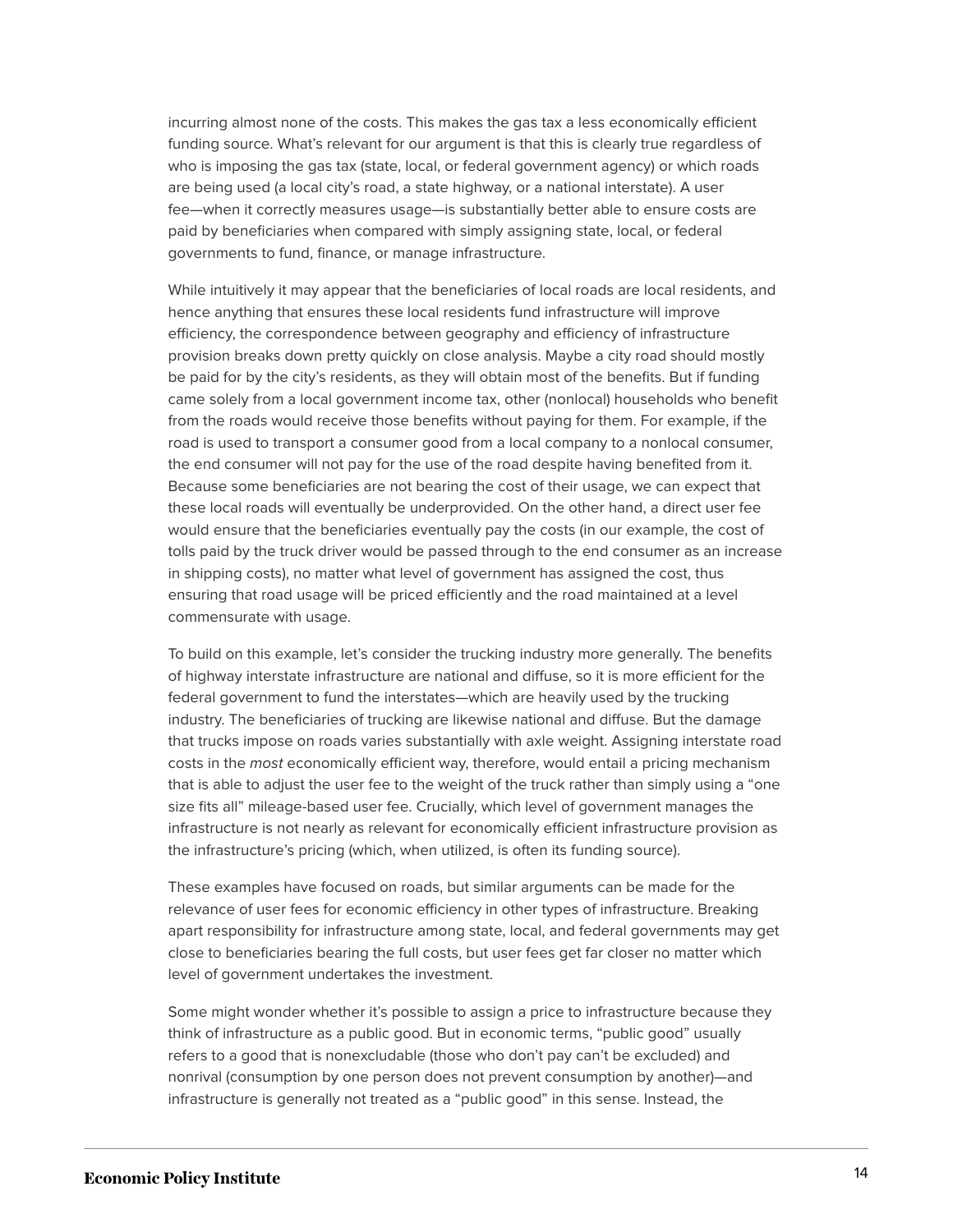economic case for public provision of infrastructure more commonly rests on claims that infrastructure investments tend to have the characteristics of natural monopoly—and are thereby open to abuses when managed privately. Because, in economic terms, infrastructure is generally considered to be excludable—it is usually possible to exclude those who haven't paid to use a piece of infrastructure, for example, through tolls, utility bills, or other user fees—there is no reason that infrastructure cannot be appropriately priced as such. And, in principle, there is no reason a state or local government is in a better or worse position to use an economically efficient pricing mechanism than the federal government. User fee–funded infrastructure can, in theory, be managed at any level of government.

### **The federal government can often help state and local governments price usage more efficiently**

The federal government could play a useful role in helping states and localities better use pricing mechanisms for infrastructure provision. One example is electronic tolling. Recent technology has made electronic tolling a considerably easier way to collect user fees for road usage—which is particularly useful as the gas tax stops functioning as an accurate user fee (though it continues to be a good way to price carbon emission externalities). But the network characteristics of our highway system create a problem, as states must negotiate with one another to create interoperable electronic toll systems. The electronic toll systems of most states are still not widely interoperable, despite the 2012 enactment of the Moving Ahead for Progress in the 21st Century Act (MAP-21), which required "that all Federal-aid highway toll facilities provide for the interoperability of electronic toll collection by October 1, 2016" (FHWA 2012). One option for the federal government to help states and localities reach a more efficient user fee for road usage is to lean more heavily on compliance with this law, making it easier to collect tolls from nonlocal road users. State and local households would also likely be more receptive to participating in electronic toll collection programs if they knew they would be able to use their transponders across the national network.

### **The federal government likely has an efficiency advantage in financing infrastructure**

Apart from the funding mechanism, infrastructure provision also requires upfront financing of capital investments. Since a defining characteristic of infrastructure is its large upfront fixed costs, and user fees and tax revenues only come in gradually over time, financing is needed to bridge the gap.

For governments the typical source of financing is bonds. The federal government sells Treasuries, and states and localities sell municipal bonds (on which earned interest is exempt from federal taxes). For bond financing, there isn't any particular reason to believe that financing of infrastructure by states or localities is more efficient than federal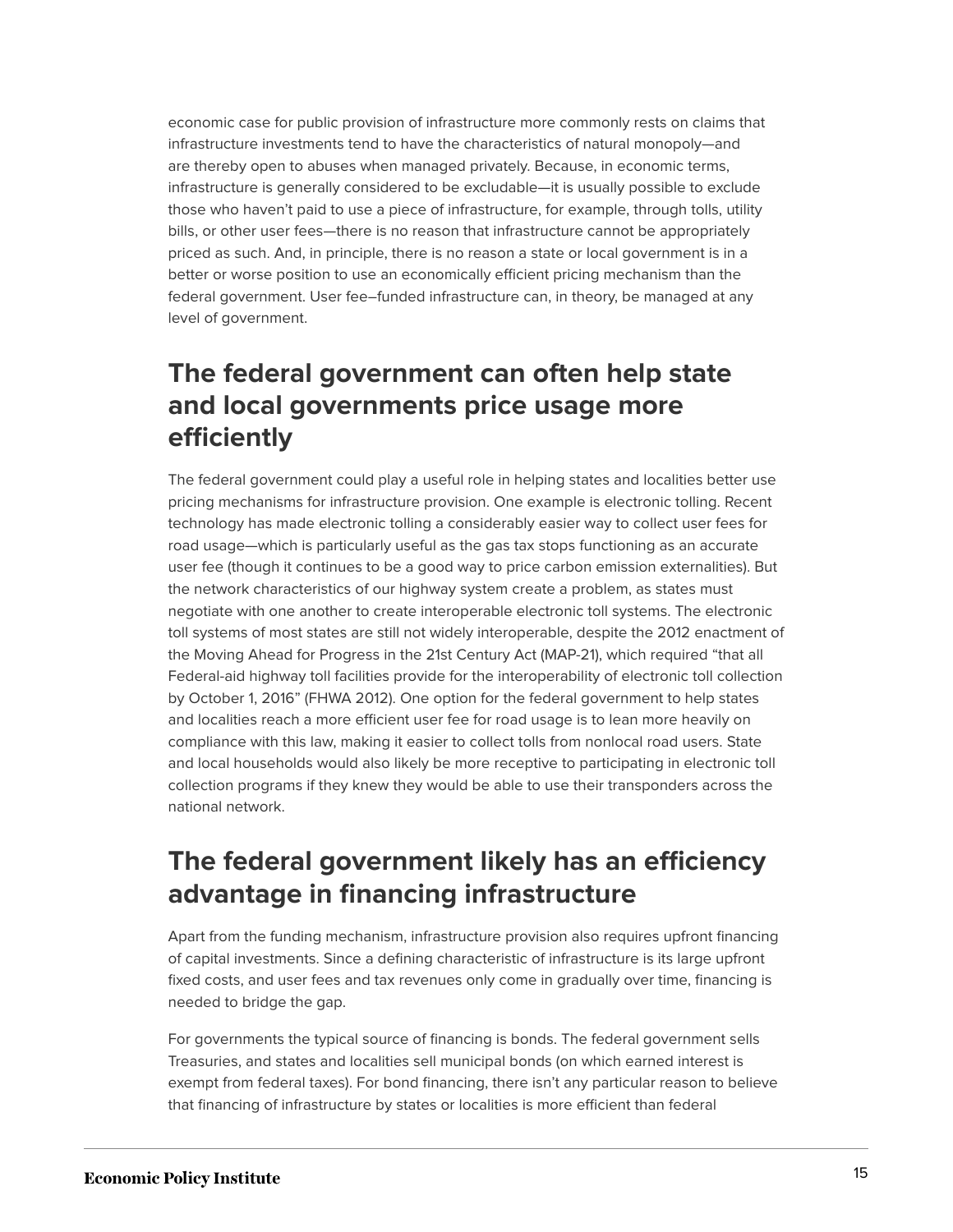#### Figure H **State and local financing offer no clear advantage over federal financing**

Bond Buyer 20 Index 20-year Treasury constant maturity rate 1980 1990 2000 2010  $\Omega$ 5 10 15 20%

Bond Buyer 20 Index and 20-year Treasury constant maturity rate, January 1979–December 2016

**Economic Policy Institute** 

financing. **Figure H** compares 20-year Treasury rates with the Bond Buyer 20 Index. The pre–Great Recession advantage of municipal bonds (from 1979 to 2007) is almost surely driven by their federal tax advantages, and these tax advantages actually make municipal financing more expensive overall than the interest rates alone would indicate, as the federal government is deprived of tax revenue that would otherwise be derived from municipal bond interest income. In the post–Great Recession period, Treasuries have seen their rates fall below those of municipal bonds even without the former's tax advantages. This is clearly being driven by widespread sentiment that Treasuries are less risky than any other bond vehicle, including municipal bonds.

Another growing source of infrastructure financing at the state and local levels is publicprivate partnerships (P3s). However, there may be reason to believe that, at least in some cases, P3s are less efficient economically than other forms of financing.

In the financing of a typical P3, the private partner pays some of the upfront costs of an infrastructure project in return for a stream of revenues—either user fees or tax dollars. P3 contracts also often assign operations and maintenance duties to the private partner; the hope is that the private partner will undertake these tasks more efficiently than the public partner could. However, the natural monopoly characteristics of infrastructure mean that, if contracts are not carefully negotiated, this division of labor may not result in increased efficiency (Blair 2017). Government must still play a strong role in contracting and regulating P3s, and so far resource-constrained state and local governments have not

**Source:** Author's analysis of the Bond Buyer 20 Index and Board of Governors of the Federal Reserve System (US), ["20-Year Treasury Constant Maturity Rate,](https://fred.stlouisfed.org/series/GS20)" retrieved from FRED, Federal Reserve Bank of St. Louis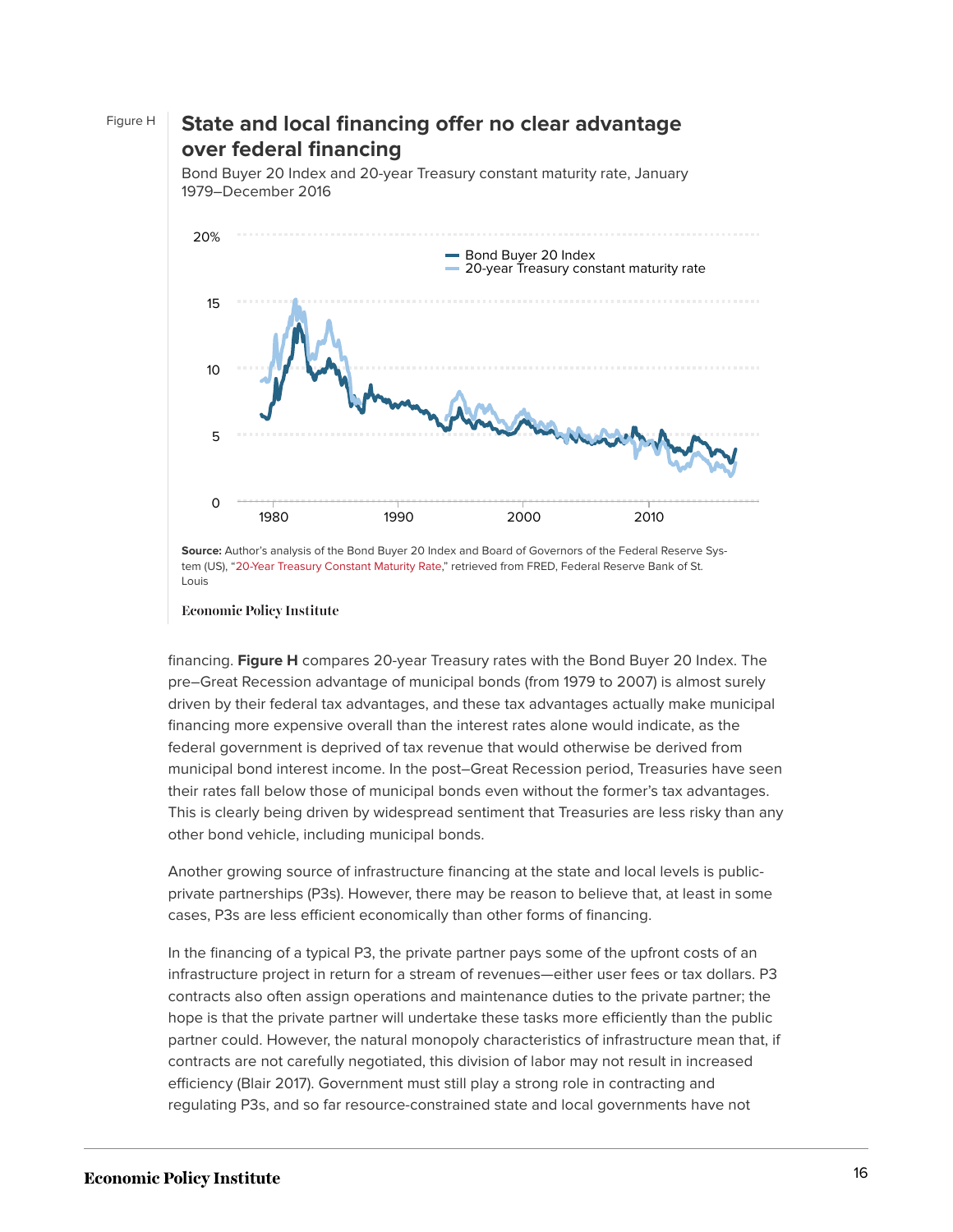<span id="page-17-0"></span>established a strong track record in this regard.<sup>[6](#page-25-7)</sup>

If P3s are in fact not economically efficient, then the federal government could help state and local governments avoid P3 usage by providing funding to relieve some of the resource constraints (often driven by political considerations as much as economic ones—see Blair 2017) that push them to use P3s.

On the other hand, P3s with appropriate contracts may offer more efficiency for certain projects. As mentioned above, though, state or local governments may lack the resources to effectively contract and regulate P3s. The federal government could play a useful role in providing assistance and institutional knowledge to states and localities on effectively negotiating P3 contracts and using P3s. Indeed, one of the strongest arguments for a national infrastructure bank is that a strong, centralized source of federal expertise in managing and regulating P3s can provide technical assistance and advice for state and local governments looking to tap private finance.

Another concern to factor in when exploring the relationship between financing and economic efficiency is the externalities associated with climate change. A significant public investment in green energy would help combat global climate change and, as Bivens (2014) explains, current generations need not sacrifice economic efficiency in order to make this investment. Current consumption levels can be maintained by decreasing investment in the conventional capital stock as we increase our investment in green energy. Given that private-sector capital is drive by profitability, it is likely these particular marginal investments in the conventional capital stock are economically inefficient as they do not take into account the unpriced externality of carbon emissions. The unpriced externality of carbon emissions means that a deficit-financed public investment in green energy would combat global climate change while being economically efficient. However, if the decision of whether or how much to invest in green energy is left up to the states, those investments may be inconsistent. The federal government is likely best positioned to increase the deficit to finance these investments and crowd out economically inefficient (due to the unpriced externality) private capital nationwide.

### **Externalities need to be accounted for to maximize economic efficiency, and the federal government may be in the best position to internalize them**

As discussed above, externalities are an important part of the equation when seeking to maximize economic efficiency in infrastructure investment. In this section, we take a closer look at the relationship between externalities and public investment—a relationship that is often overlooked in discussions of the roles of federal, state, and local governments in infrastructure investment.

An externality exists when another party benefits or is harmed by the actions of an economic actor. One of the more common examples is pollution of a river. The owners of a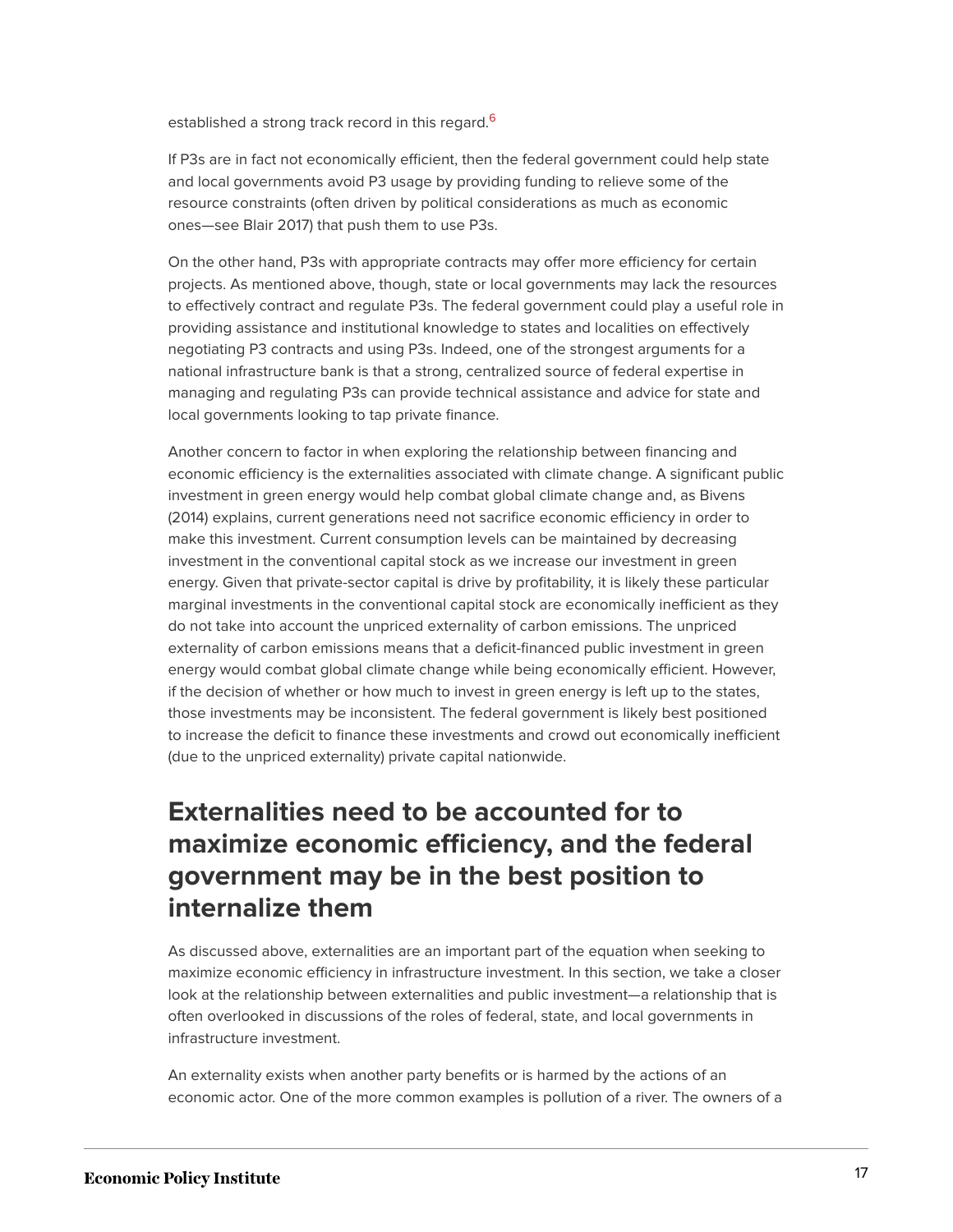factory upstream are not affected when they pollute a river as long as they are not charged for discharging pollutants into it; instead, the household downstream incurs the pollution's costs. The economic prescription for this inequitable situation is to make the user internalize the externality, that is, make the polluter incur a sufficiently high cost—one that reflects the real costs of the pollution in terms of its harm to others and to the environment. One way to do this is to put a tax on pollution; another is to create a market for pollution rights with a system such as cap and trade that puts a price on emissions.

In an earlier discussion, we ignored externalities when discussing the gas tax; now we consider those externalities. In order to mitigate climate change, carbon emissions need to be decreased. And while the gas tax has lost some efficiency as a pricing mechanism—as it looks less and less like a user fee—it does help attach a price to carbon emissions from vehicles and is therefore more efficient than it appears to be when only considering its value as an approximation of road usage. As we have noted before, if carbon pricing is left up to the states, some states may not pay their full share of the costs and users in those states may not incur sufficiently high costs to disincentivize carbon emissions. A substantial federal role in addressing the impacts of carbon emissions—both through appropriate pricing and through infrastructure investments (green energy investments to mitigate carbon emissions and other investments for adaptation to the impacts of climate change)—may be appropriate.

## <span id="page-18-0"></span>**The benefits of network effects and spillovers boost the case for a larger federal role in infrastructure**

While we argue that pricing mechanisms have more to do with assigning costs to beneficiaries than with which level of government does the funding, the typical efficiency case—which argues that the federal government should take on projects of national significance—itself implies a strong federal role for most infrastructure projects because of infrastructure's network characteristics. What we think of as "core" infrastructure is usually part of a network—think of the nation's roads and bridges, airports, waterways, or broadband. Here, we look at three different economic aspects of infrastructure networks and how they imply a strong role for the federal government.

### **Network effects—or economies of scale in consumption—increase the benefits of infrastructure to users nationwide**

What is typically referred to in economics as "network effects" are essentially economies of scale in consumption. Economies of scale in consumption mean that the benefits of a good or service increase with an increase in the number of users in the network. The typical example is telephones. If only one person owned a telephone, that telephone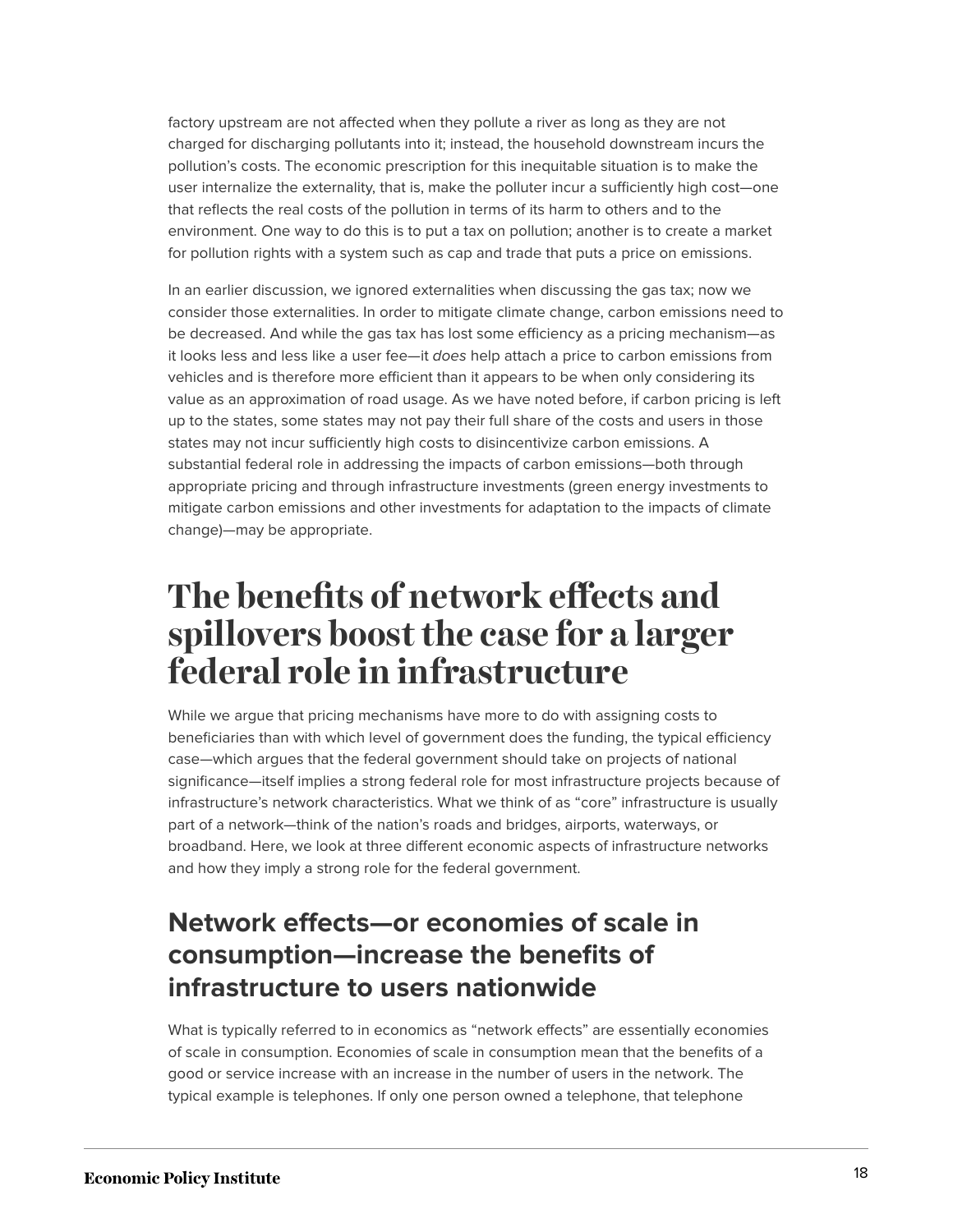would be useless. But as more people own telephones, the value of having a telephone to each individual person increases. These network effects are often present in infrastructure—for example, airports or broadband. Broadband internet access is more valuable the more people and organizations are connected to it. Likewise, one airport is not particularly useful. But with many airports come many destinations, making each airport in turn more valuable. When such network effects are present, there is a clear onus for the federal government to play a major role. Individual states and localities do not internalize the benefits they confer on others when they provide an additional node in the network. The federal government sits in an ideal place to recognize this value and reach a more economically efficient outcome.

### **Infrastructure projects have spillover effects beyond their specific state and local contexts**

As we noted previously, because of the network characteristics of infrastructure, not all of the benefits from a particular piece of infrastructure are realized by the state or locality in which the infrastructure is built. Infrastructure built in one area interacts in various ways with infrastructure in other areas to generate spillover effects. Infrastructure investments in one city may provide benefits to cities connected to it in a network; conversely, the investments may draw in economic activity from connected cities, having negative economic effects on those cities. An individual state or local government will not internalize the effects—whether positive or negative—that their investments have on other cities or regions. The federal government may be in a better position to take spillover effects into account and therefore boost the economic efficiency of an infrastructure investment.

The literature assessing the macroeconomic effects of public investment on productivity includes discrepancies between aggregate- and regional-level estimates that could be explained by spillover effects. The evidence we have discussed for large positive effects of public investment on output has largely utilized aggregate data. And these effects have not been typically found at the regional level (Pereira and Andraz 2013). Spillover effects are one possible explanation, since these effects would be captured in aggregate-level studies but not in studies focused on the regional level. Pereira and Andraz (2013) note that these spillover effects have been little studied, possibly because when researchers have used regional data, the general results of the effect of public investment on output have been inconclusive: some studies find that public investment has positive but smaller effects on output at the regional level compared with the aggregate, while others do not find effects at the regional level.

However, one study that does explicitly look into spillover effects finds that only 20 percent of the aggregate effects of public investment in U.S. highways occur in the state itself where a particular highway is located (Pereira and Andraz 2004). International evidence for the impact of public capital at the regional level has been similar to the U.S. evidence (Pereira and Andraz 2013).

The degree to which regional and aggregate benefits of infrastructure diverge due to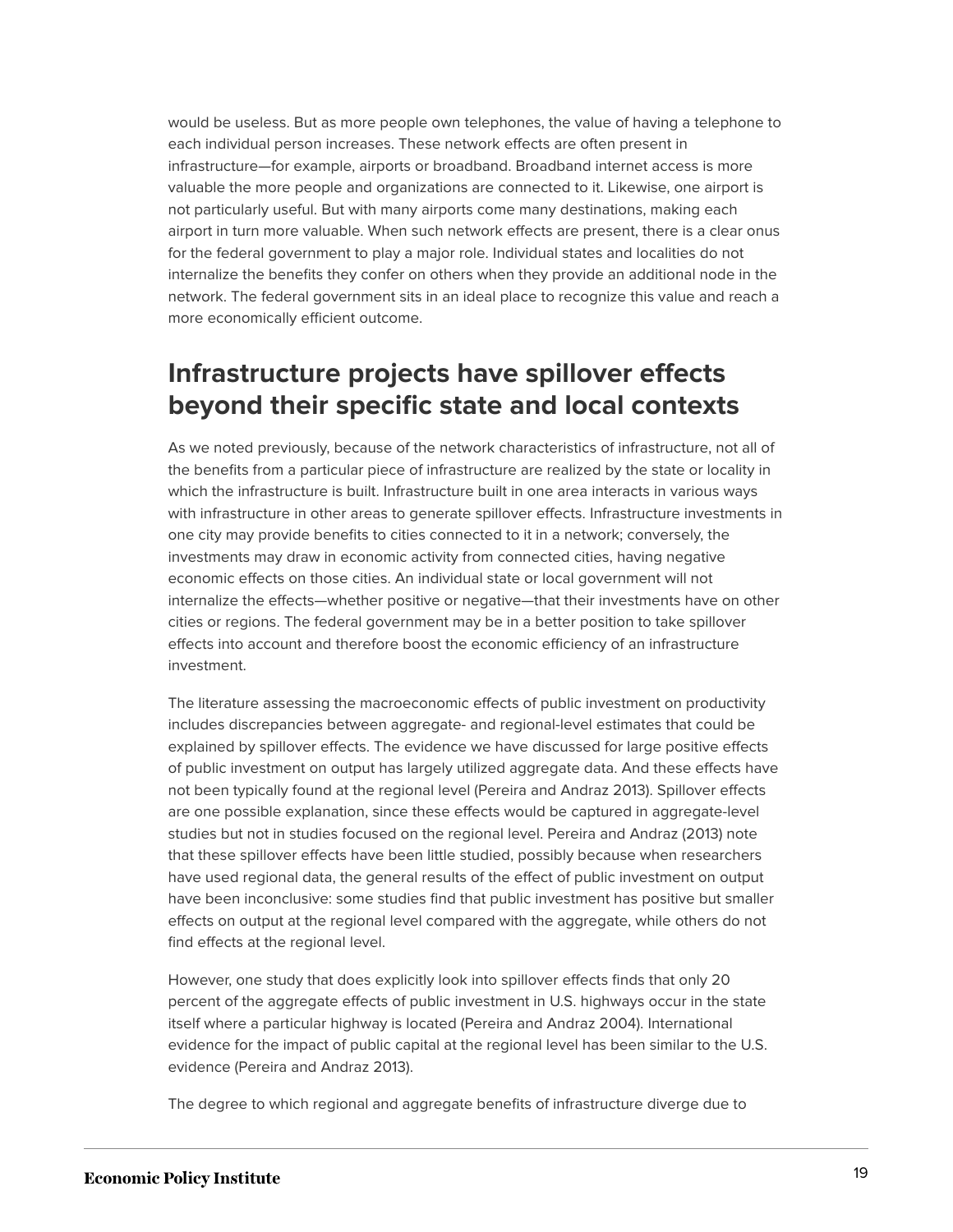spillovers will depend on the extent to which the infrastructure investments have been coordinated or not between levels of government. As we have noted, spillover effects can be positive or negative. And it is plausible that positive spillover effects are more likely when investments are coordinated. Such an understanding would be consistent with the inconclusive results of the effects of public investment at the regional level. While the effects of coordinating infrastructure investments have been little studied, one recent paper does attempt to disentangle the different possible spillover effects to isolate the role played by coordinated investments—those focused not on local objectives but rather with a coordinated aim to cause positive spillover effects. Looking at data on Italian regions, Di Giacinto, Micucci, and Montanaro (2012) find positive effects on output from both coordinated and idiosyncratic infrastructure investment but find that the positive effects of coordinated investment are substantially greater than for noncoordinated investment.

If spillover effects are substantial, as the economic evidence so far suggests, the federal government can increase the efficiency of infrastructure investments by helping to coordinate investments that will result in positive spillovers and discouraging those projects with negative spillover effects.

One objection that might be made to this—as well as to the argument for a strong federal role stemming from the network effects discussed in the last section—is that such efficiencies could be replicated by state and local governments cooperating to act together. While in theory this is possible, it seems unlikely in practice. Again, we point to the recent example of transponders in electronic tolling—the takeaway from this example being that smaller regional cooperation seems possible in practice, but broad cooperation looks to be more difficult. As of 2014, a driver from Florida, Georgia, or North Carolina (using North Carolina's cheaper transponder version) can use a SunPass, Peach Pass, or NC Quick Pass in any of those three states (FDOT 2014). But as soon as that driver hits Virginia and the mammoth E-ZPass system that is used for electronic tolling throughout much of the Northeast and Midwest, the driver's transponder will no longer work. This despite the fact that North Carolina offers a more expensive transponder that is already interoperable with E-ZPass (North Carolina Turnpike Authority 2017)—so North Carolina clearly has the capability for interoperability—and the fact that the MAP-21 Act requires "that all Federal-aid highway toll facilities provide for the interoperability of electronic toll collection by October 1, 2016" (FHWA 2012). Given that states have not managed to achieve widespread interoperability of electronic tolling systems, it seems unlikely that states would be able to cooperate on infrastructure investments with positive network and spillover effects.

### **Consistent network quality is essential: A chain of infrastructure is only as strong as its weakest link**

Often the goods and services provided by infrastructure networks act as intermediate goods to the production process of private firms. Problems with electricity generation or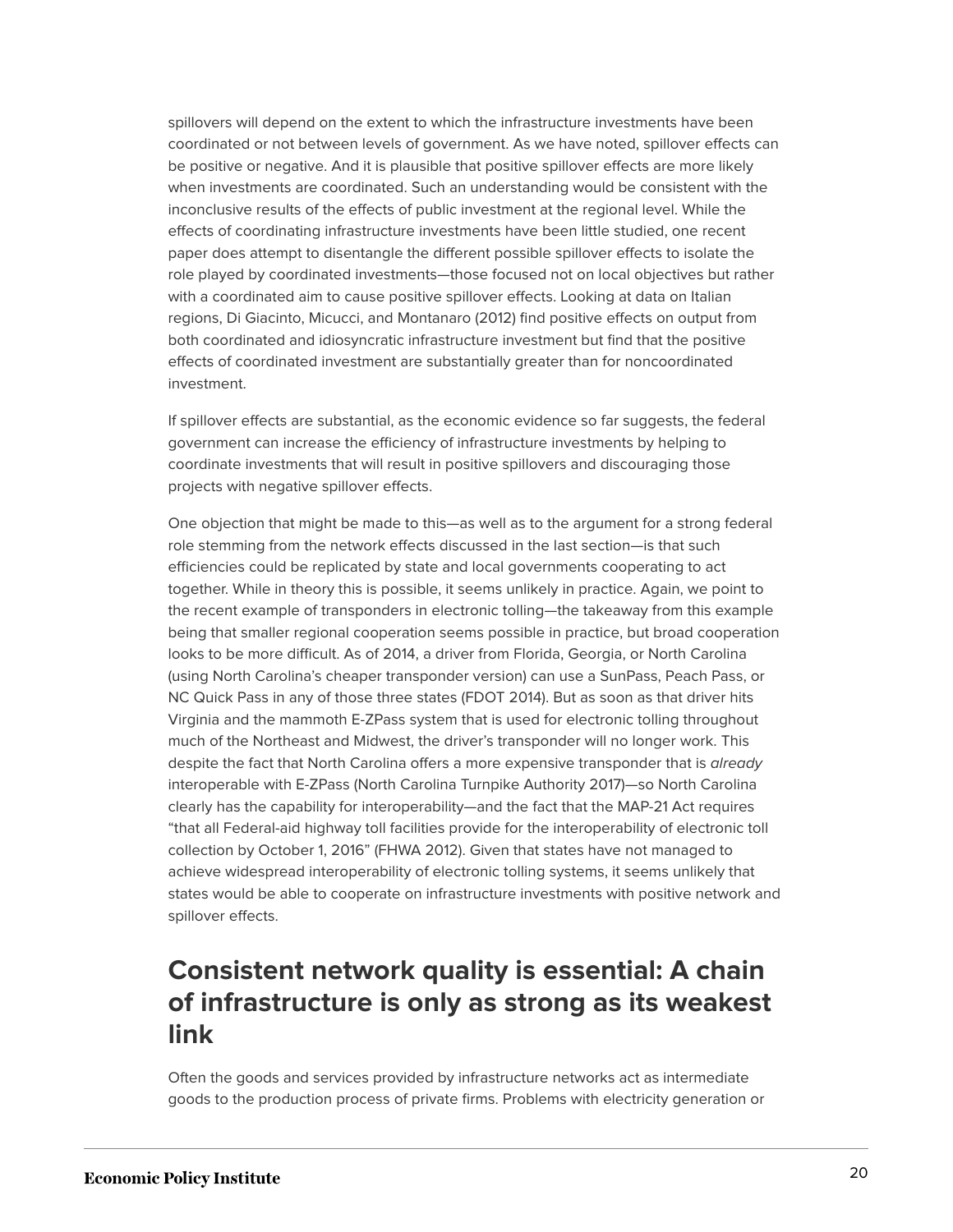transportation will not confine themselves to those sectors. They will reduce output throughout other sectors of the economy, with knock-on effects causing problems further down the line. Jones (2011) builds a model taking into account such linkages and finds that disruptions to intermediate goods are easily quantifiable and have large multipliers—reducing output in economies substantially.

In addition to linkages, Jones' (2011) model includes complementarities:

In any production process, there are many things that can go wrong that will sharply reduce the value of production. In rich countries, there are enough substitution possibilities that these things do not often go wrong. In poor countries, on the other hand, any one of several problems can doom a project. Obtaining the instruction manual (the "knowledge") for how to produce socks is not especially useful if the import of knitting equipment is restricted, if replacement parts are not readily available, if the electricity supply is erratic, if cotton and polyester threads cannot be obtained, if legal and regulatory requirements cannot be met, if property rights are not secure, or if the market to which these socks will be sold is unknown.

In other words, a production chain is only as strong as its weakest link. This theory is harder to quantify, and Jones' results may be empirically smaller than one may have expected because of firms' ability to substitute. But in terms of infrastructure, there's a connection back to the linkages. If one state decides not to keep up its interstates, the effects of that decision will be felt throughout the regional and national economies. Trucks would have to choose between taking an alternate route around the state or driving on the poorly kept roads, thereby increasing the wear and tear on their trucks—either choice results in decreased productivity. And the linkages of infrastructure with the broader economy would imply knock-on effects lowering productivity throughout.

Infrastructure is often provided as part of a network, and to maintain economic efficiency that network needs consistent quality throughout. Consistent quality ensures that disruptions are not multiplied throughout the production chain. These networks benefit the nation's efficiency as a whole and so shouldn't be allowed to vary in quality because of particular state and local government funding decisions. Again, the federal government may be better positioned to take these network benefits into account when making infrastructure investment decisions than individual states or localities would be.

#### **Case study: A national smart grid**

A national smart grid is an excellent example of the type of infrastructure investment that could benefit from a strong federal role. Historically, electricity has been provided according to a hub-and-spoke model: generating power at a plant and sending it out to consumers. The large fixed costs and low marginal costs associated with this model has meant that, like most forms of infrastructure,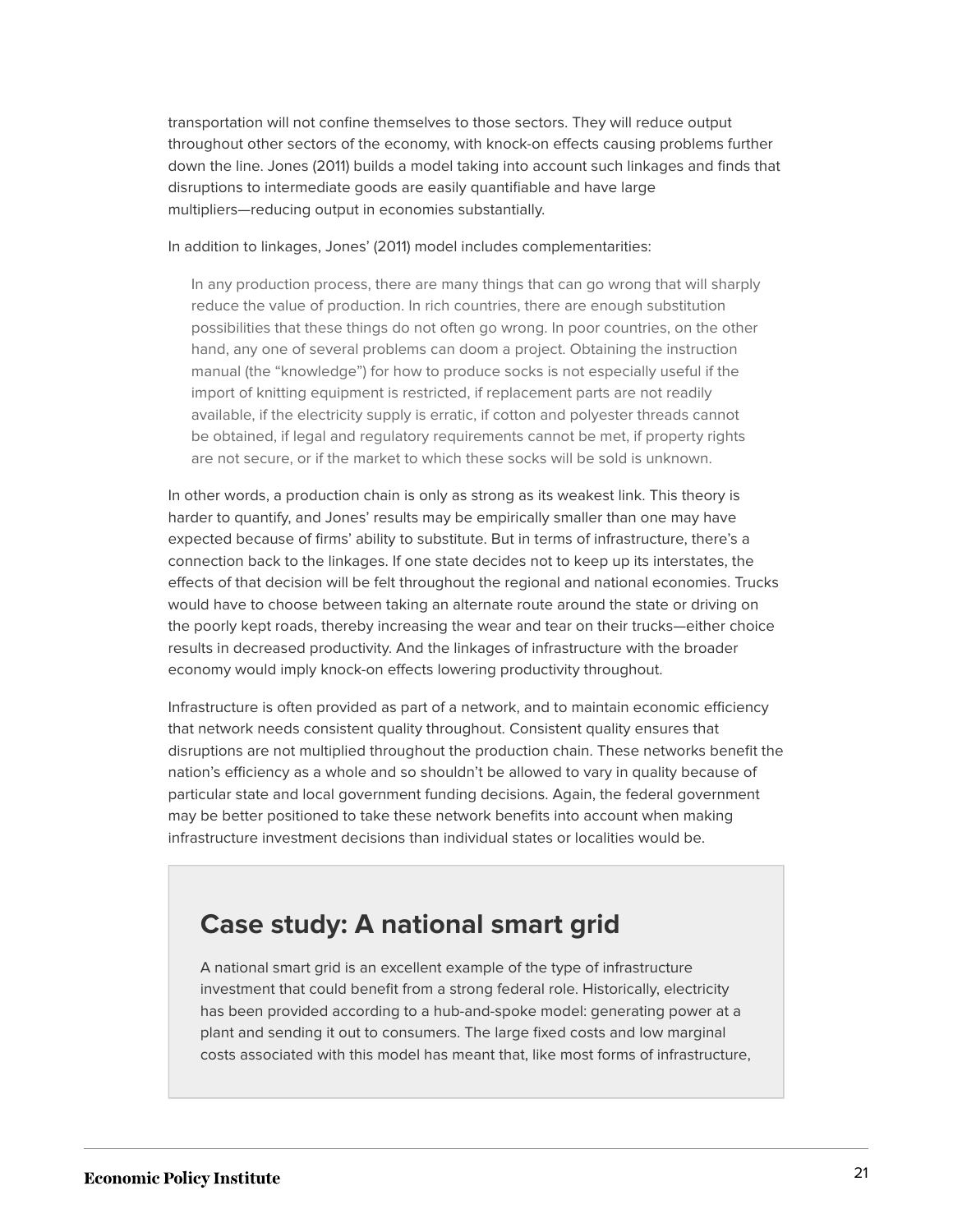electric utilities have exhibited natural monopoly characteristics. In practice, this often led to quasi-public entities being formed; these entities were regulated to charge rates that covered fixed costs and variable costs and provided a reasonable return to investors. However, new technologies are changing the way electricity can be provided and reducing the barriers to entry such that now only the grid itself has the characteristics of a natural monopoly (Roberts 2015a).

While the work to create smart grids will likely proceed from the state and local levels in the coming years (Roberts 2015b), the network characteristics mean that a strong federal role in expanding the grid nationwide could boost efficiency.

Roberts (2015a) explains that with a smart grid, the everyday household will not be just a consumer of electricity anymore. As the cost of installing solar panels on residential and commercial rooftops continues to fall, more households and businesses will be able to invest in this technology and not only generate their own electricity but also provide electricity back to the grid. And as the costs of batteries fall and the number of plug-in electric vehicles rises, these households and businesses will be able to increase their capacity to store excess energy, either for their own later use or to sell back to the grid at peak demand (and therefore peak pricing) periods. ICT (information and communications technology) allows automated smart appliances and home management systems to do the work of both supplying to and consuming from the electrical grid. Couple this with the falling costs of natural gas and wind energy, and it's clear that the barriers to entry into the electricity generation market have lowered substantially. In effect, electricity can now be produced more efficiently in a competitive market. What remains to be done to facilitate this is a substantial improvement in the electrical grid. The intermediate goods role of electricity means that the knock-on effects on overall output could be substantial but would not be entirely internalized by state and local governments acting on their own accord. The federal government is in a position to internalize the potential increases to productivity broadly and spread the benefits of an improved electrical grid throughout the nation.

## <span id="page-22-0"></span>**When deciding how to provide infrastructure, policymakers often take into account broader public policy goals beyond economic efficiency**

Though this report has emphasized what economic efficiency considerations imply for defining the appropriate role of federal, state, and local governments in infrastructure investment, policymakers do not typically constrain themselves to just considering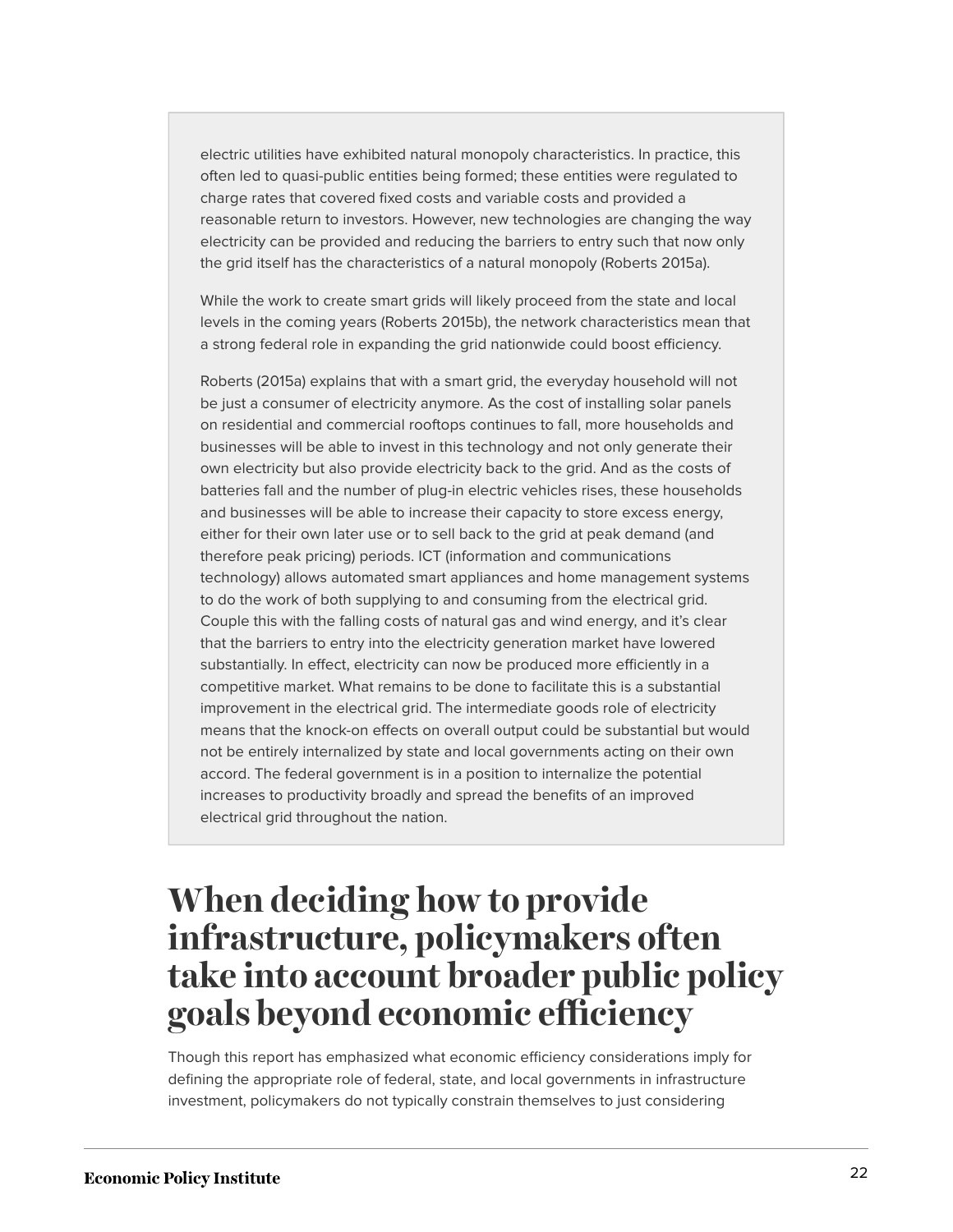economic efficiency. Objectives outside of economic efficiency also matter a great deal.

For example, economic inequality has been widening for decades. One characteristic driving this inequality is the gap between productivity and a typical worker's compensation. Productivity allows for the potential to boost wages but does not guarantee such a boost. Since the 1970s this potential has gone unrealized. Net productivity grew 72 percent between 1973 and 2014, while during that same time period the inflation-adjusted hourly compensation of the median worker grew just 9 percent (Bivens and Mishel 2015). As we noted at the beginning of the report, public infrastructure investment can boost private-sector productivity; unfortunately, the benefits of private-sector productivity growth clearly aren't being shared as broadly as one might hope. But, as Bivens (2017b) notes, public investment has benefits beyond private-sector productivity growth that are more broadly shared:

Several methodologically sound papers have suggested that countries with larger public capital stocks tend to have greater equality of incomes (see, for example, Calderón and Servén 2004). This should not be a shock—by its nature public capital is more broadly based in its ownership than private capital (in the United States, the wealthiest 1 percent of households own more than 40 percent of private wealth) and so its benefits should be more broadly distributed (Getachew 2008).

A federal investment allows for the broad-based benefits of public investment to be felt nationwide, but individual state and local governments' infrastructure investment could provide broad benefits as well.

Equity considerations seem to more explicitly define a major role for the federal government. Often, a political consensus has formed that some service, such as clean drinking water, should be available to all citizens regardless of where they live or their ability to pay. Once such a policy goal has been established, there is no reason to leave the implementation of that goal to state and local governments. If a particular service is to be available to all citizens, then the federal government is best positioned to guarantee that access. For example, if we want affluent residents of Mountain View, California, to help pay to replace lead water pipes in Flint, Michigan, that is best done through federal policy.

Other broad national goals would also imply a significant federal government role for infrastructure investment. Sustainability and energy efficiency could be positive goals in their own right, particularly in the absence of an established price on carbon emissions. The federal government can play a role in promoting such goals through the infrastructure sector. This touches back on a previous point. In the case of carbon, this constitutes the federal government internalizing an externality—in effect reaching what is actually a more economically efficient allocation of resources. That is, when economic efficiency does drive policymaking decisions, those decisions should get the measure of efficiency right. Often, as is the case with carbon emissions, this implies a substantial federal role.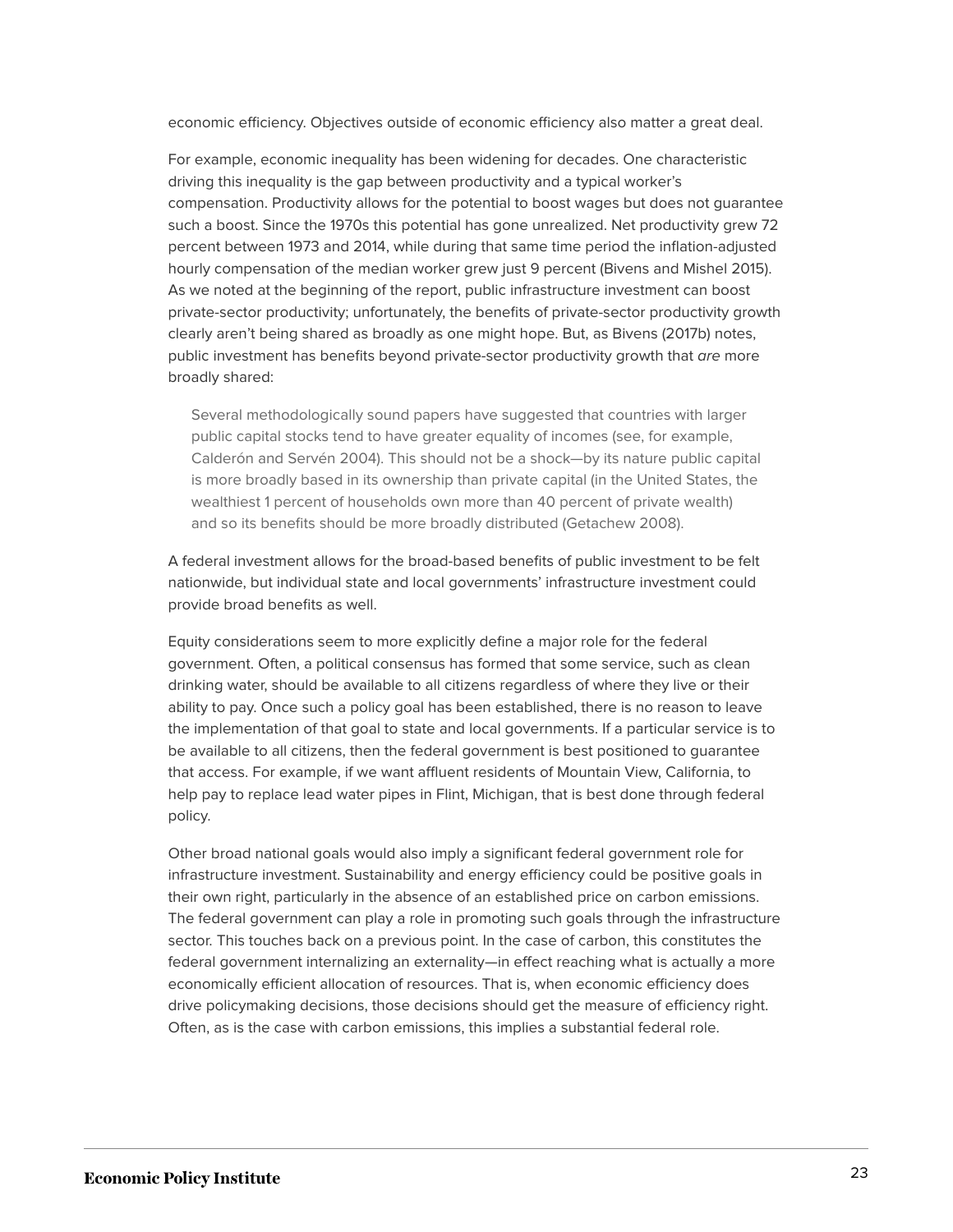## <span id="page-24-0"></span>**Conclusion: There are reasons to consider a stronger federal role in infrastructure investment**

Too often it is taken for granted that state and local policymakers are better positioned than federal policymakers to match infrastructure levels to the needs and preferences of users—under the assumption that the primary users are their constituents. This kind of reasoning is used to argue that more of the responsibility of infrastructure investment should be shifted onto state and local governments—even though they already account for the majority of public spending on infrastructure. (For instance, as shown in Figure B above, state and local governments accounted for 77 percent of public spending on transportation and water infrastructure in 2014.) If economic efficiency is the aim, pricing mechanisms provide a far better tool for assigning costs to the appropriate infrastructure beneficiaries than any attempt to separate beneficiaries among different levels of government.

Further, the network characteristics associated with many types of infrastructure suggest that a strong federal government role could help to ensure economic efficiency. State and local governments are unlikely to take such effects into account when making infrastructure investment decisions. And when efficiency is measured correctly, it often implies a substantially stronger federal role; for instance, there are efficiency benefits from decreasing carbon emissions to mitigate future climate change, but if the decision to invest in green energy is left up to the states, those investments may be inconsistent. Outside of efficiency, the federal government is best situated to ensure that national policy goals beyond economic efficiency are achieved—such as providing all citizens clean drinking water or ensuring that the benefits of investment flow further down the income distribution than they have in past decades.

## <span id="page-24-1"></span>**Acknowledgments**

This research was made possible in part by a grant from the Peter G. Peterson Foundation. The statements made and views expressed are solely the responsibility of the author.

## <span id="page-24-2"></span>**About the author**

**Hunter Blair** joined EPI in 2016 as a budget analyst, in which capacity he researches tax, budget, and infrastructure policy. He attended New York University, where he majored in math and economics. Blair received his master's in economics from Cornell University.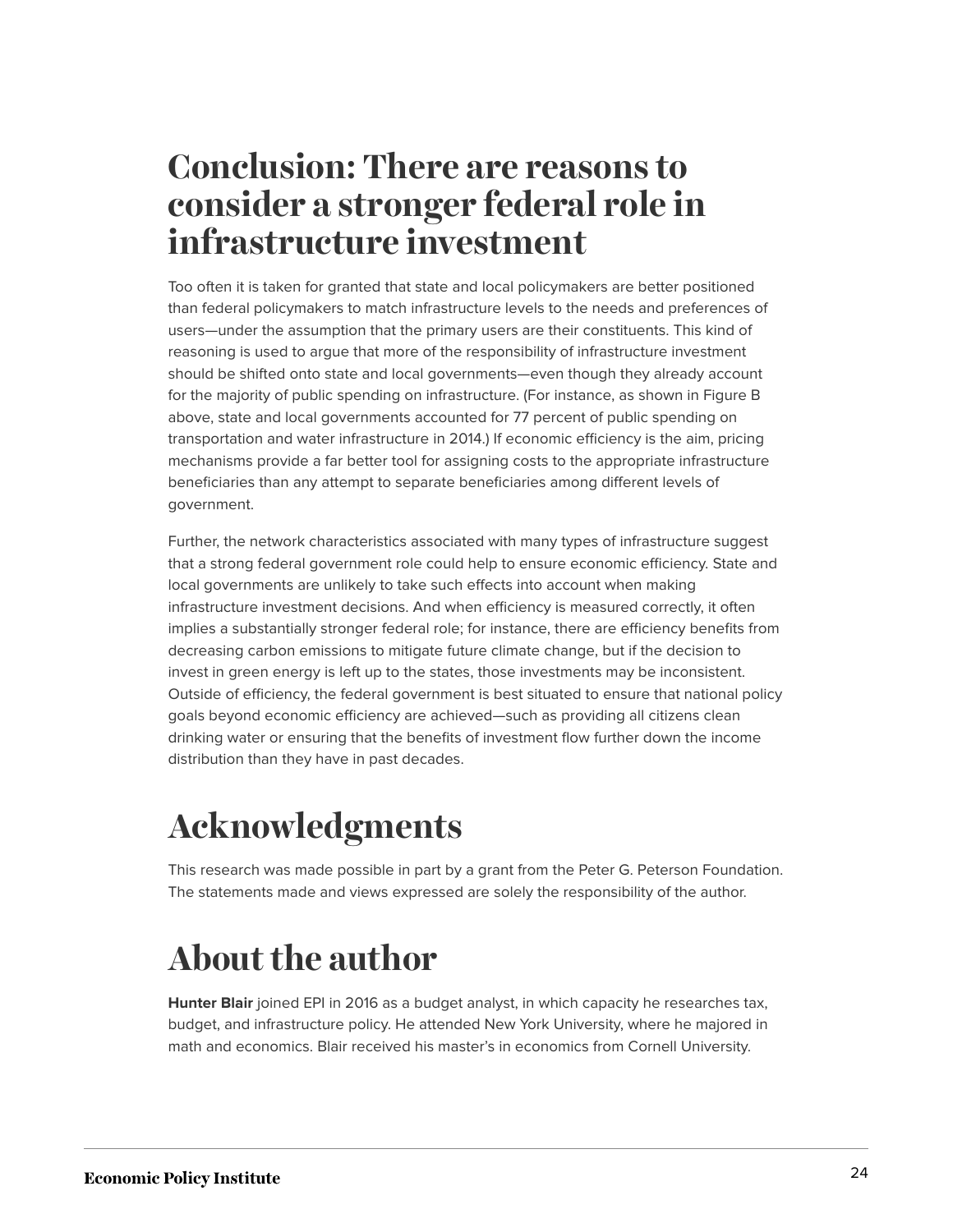## <span id="page-25-0"></span>**Endnotes**

- <span id="page-25-2"></span>[1.](#page-4-1) Here we define "core" infrastructure as transportation and water infrastructure. The data presented in this report focus on these investments, but we also discuss other infrastructure investments as we explore what roles might be played at different levels of government; examples of other investments include green energy, smart grids, and broadband.
- <span id="page-25-3"></span>[2.](#page-5-0) The Congressional Budget Office defines transportation infrastructure as including all national, state, and local roads, bridges, tunnels, mass transit, rail, aviation, and water transportation. It defines water infrastructure as including water containment systems, sources of fresh water, and water utilities.
- <span id="page-25-4"></span>[3.](#page-7-0) This type of self-fulfilling liquidity crisis has been a key feature of the Eurozone crisis in recent years, as member countries issue debt in currency that they cannot print. See De Grauwe and Ji 2012 for evidence that even states that have fiscally sustainable deficit positions may be pushed into default by herd-driven financial markets if they do not control their own currency.
- <span id="page-25-5"></span>[4.](#page-8-0) We define recession period as the time period from the peak to one full year after the trough of a recession.
- <span id="page-25-6"></span>[5.](#page-8-1) State and local infrastructure investment is a significant subset of state and local gross investment.
- <span id="page-25-7"></span>[6.](#page-17-0) For example, 40 percent of P3s in the U.S. transportation sector have undergone renegotiation. See Blair 2017 and Engel, Fischer, and Galetovic 2014.

## <span id="page-25-1"></span>**References**

American Society of Civil Engineers (ASCE). 2016. [Failure to Act: Closing the Infrastructure](http://www.infrastructurereportcard.org/wp-content/uploads/2016/10/ASCE-Failure-to-Act-2016-FINAL.pdf) [Investment Gap for America's Economic Future](http://www.infrastructurereportcard.org/wp-content/uploads/2016/10/ASCE-Failure-to-Act-2016-FINAL.pdf).

Aschauer, David A. 1989. "Is Public Expenditure Productive?" Journal of Monetary Economics vol. 23, no. 2, 177–200.

Aschauer, David A. 1990. "Does Public Capital Crowd Out Private Capital?" Journal of Monetary Economics vol. 24, no. 2, 171–88.

Bivens, Josh. 2014. [The Short- and Long-Term Impact of Infrastructure Investments on Employment](http://www.epi.org/publication/impact-of-infrastructure-investments/) [and Economic Activity in the U.S. Economy](http://www.epi.org/publication/impact-of-infrastructure-investments/). Economic Policy Institute Briefing Paper no. 374.

Bivens, Josh. 2017a. [A "High-Pressure Economy" Can Help Boost Productivity and Provide Even](http://www.epi.org/publication/a-high-pressure-economy-can-help-boost-productivity-and-provide-even-more-room-to-run-for-the-recovery/) [More "Room to Run" for the Recovery](http://www.epi.org/publication/a-high-pressure-economy-can-help-boost-productivity-and-provide-even-more-room-to-run-for-the-recovery/). Economic Policy Institute report.

Bivens, Josh. 2017b. [The Potential Macroeconomic Benefits from Increasing Infrastructure](http://www.epi.org/publication/the-potential-macroeconomic-benefits-from-increasing-infrastructure-investment/) [Investment](http://www.epi.org/publication/the-potential-macroeconomic-benefits-from-increasing-infrastructure-investment/). Economic Policy Institute report.

Bivens, Josh, and Larry Mishel. 2015. [Understanding the Historic Divergence between Productivity](http://www.epi.org/publication/understanding-the-historic-divergence-between-productivity-and-a-typical-workers-pay-why-it-matters-and-why-its-real/) [and a Typical Worker's Pay: Why It Matters and Why It's Real](http://www.epi.org/publication/understanding-the-historic-divergence-between-productivity-and-a-typical-workers-pay-why-it-matters-and-why-its-real/). Economic Policy Institute Briefing Paper no. 406.

Blair, Hunter. 2017. [No Free Bridge: Why Public–Private Partnerships or Other "Innovative" Financing](http://www.epi.org/publication/no-free-bridge-why-public-private-partnerships-or-other-innovative-financing-of-infrastructure-will-not-save-taxpayers-money/) [of Infrastructure Will Not Save Taxpayers Money.](http://www.epi.org/publication/no-free-bridge-why-public-private-partnerships-or-other-innovative-financing-of-infrastructure-will-not-save-taxpayers-money/) Economic Policy Institute report.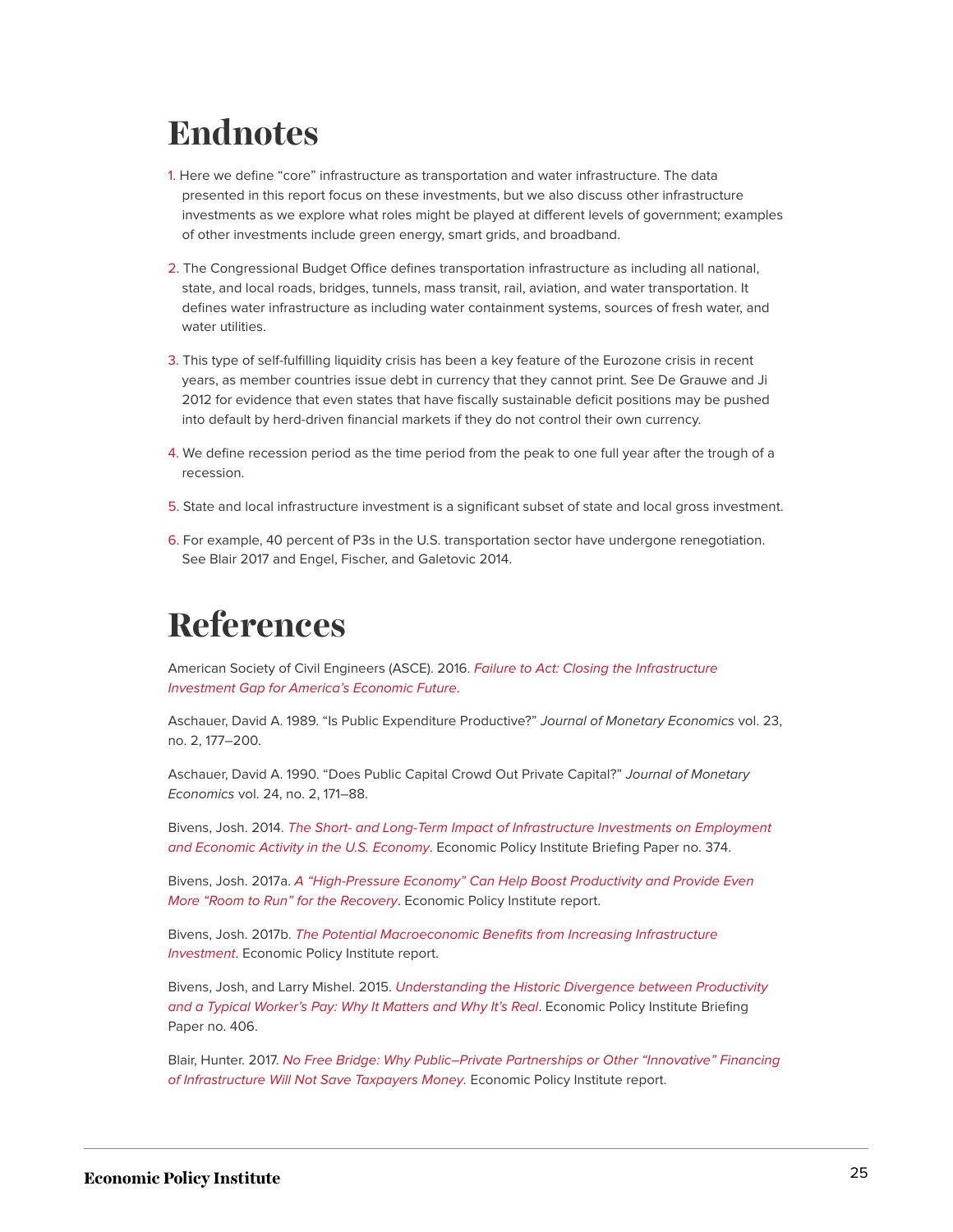Board of Governors of the Federal Reserve System (US). ["20-Year Treasury Constant Maturity Rate](https://fred.stlouisfed.org/series/GS20)." Retrieved from FRED, Federal Reserve Bank of St. Louis.

Bond Buyer. 2016. Bond Buyer 20-Bond GO Index.

Bureau of Economic Analysis (BEA). Various years. [National Income and Product Accounts \(NIPA\)](https://www.bea.gov/iTable/index_nipa.cfm) [Tables](https://www.bea.gov/iTable/index_nipa.cfm) [data tables]. U.S. Department of Commerce.

Congressional Budget Office (CBO). 2015. [Public Spending on Transportation and Water](https://www.cbo.gov/sites/default/files/114th-congress-2015-2016/reports/49910-infrastructure.pdf) [Infrastructure, 1956 to 2014](https://www.cbo.gov/sites/default/files/114th-congress-2015-2016/reports/49910-infrastructure.pdf).

De Grauwe, Paul, and Yuemei Ji. 2012. "[Self-Fulfilling Crises in the Eurozone. An Empirical Test.](http://www.cesifo-group.de/ifoHome/publications/working-papers/CESifoWP/CESifoWPdetails?wp_id=18361291)" CESifo Working Paper no. 3821.

Di Giacinto, Valter, Giacinto Micucci, and Pasqualino Montanaro. 2012. ["Network Effects of Public](https://www.bancaditalia.it/pubblicazioni/temi-discussione/2012/2012-0869/en_tema_869.pdf?language_id=1) [Transport Infrastructure: Evidence on Italian Regions.](https://www.bancaditalia.it/pubblicazioni/temi-discussione/2012/2012-0869/en_tema_869.pdf?language_id=1)" Banca D'Italia Working Paper no. 869.

Engel, Eduardo, Ronald Fischer, and Alexander Galetovic. 2014. The Economics of Public-Private Partnerships: A Basic Guide. New York: Cambridge Univ. Press.

Federal Highway Administration (FHWA). 2012. [Moving Ahead for Progress in the 21st Century Act](https://www.fhwa.dot.gov/map21/docs/map21_summary_hgwy_provisions.pdf) [\(MAP-21\): A Summary of Highway Provisions](https://www.fhwa.dot.gov/map21/docs/map21_summary_hgwy_provisions.pdf).

Florida Department of Transportation (FDOT). 2014. ["FL's SunPass, GA's Peach Pass, and NC's NC](https://www.sunpass.com/pdf/FLGANCValid.pdf) [Quick Pass Now Valid in All Three States: Electronic Tolling Systems Interoperable Allowing for Inter-](https://www.sunpass.com/pdf/FLGANCValid.pdf)[State Toll Payments"](https://www.sunpass.com/pdf/FLGANCValid.pdf) [news release].

Geddes, Richard. 2015. "[America's Transportation Challenges: Proposals for Reform.](https://www.aei.org/wp-content/uploads/2015/09/Americas-Transportation-Challenges.pdf)" AEI Economic Perspectives, American Enterprise Institute.

Government Accountability Office (GAO). 2005. [Air Traffic Control: Characteristics and Performance](http://www.gao.gov/assets/250/247283.pdf) [of Selected International Air Navigation Service Providers and Lessons Learned from Their](http://www.gao.gov/assets/250/247283.pdf) [Commercialization](http://www.gao.gov/assets/250/247283.pdf).

Heintz, James. 2010. "The Impact of Public Capital on the U.S. Private Economy: New Evidence and Analysis." International Review of Applied Economics vol. 24, no. 5, 619–32.

Jones, Charles I. 2011. "Intermediate Goods and Weak Links in the Theory of Economic Development." American Economic Journal: Macroeconomics vol. 3, no. 2, 1–28.

McNichol, Elizabeth. 2017. [It's Time for States to Invest in Infrastructure](http://www.cbpp.org/research/state-budget-and-tax/its-time-for-states-to-invest-in-infrastructure). Center on Budget and Policy **Priorities** 

North Carolina Turnpike Authority. 2017. "[Transponders and Rates](https://www.myncquickpass.com/en/about/rates.shtml)." Accessed July 10.

Pereira, Alfredo, and Jorge Andraz. 2004. "Public Highway Spending and State Spillovers in the USA." Applied Economic Letters vol. 11, no. 12, 785–88.

Pereira, Alfredo, and Jorge Andraz. 2013. ["On the Economic Effects of Public Infrastructure](http://economics.wm.edu/wp/cwm_wp108rev1.pdf) [Investment: A Survey of the International Evidence](http://economics.wm.edu/wp/cwm_wp108rev1.pdf)." College of William and Mary Department of Economics Working Paper no. 108.

Roberts, David. 2015a. "[Power Utilities Are Built for the 20th Century. That's Why They're Flailing in](https://www.vox.com/2015/9/9/9287719/utilities-monopoly) [the 21st](https://www.vox.com/2015/9/9/9287719/utilities-monopoly)." Vox, September 9.

Roberts, David. 2015b. ["Reimagining Electric Utilities for the 21st Century](https://www.vox.com/2015/9/11/9306247/utilities-21st-century)." Vox, September 11.